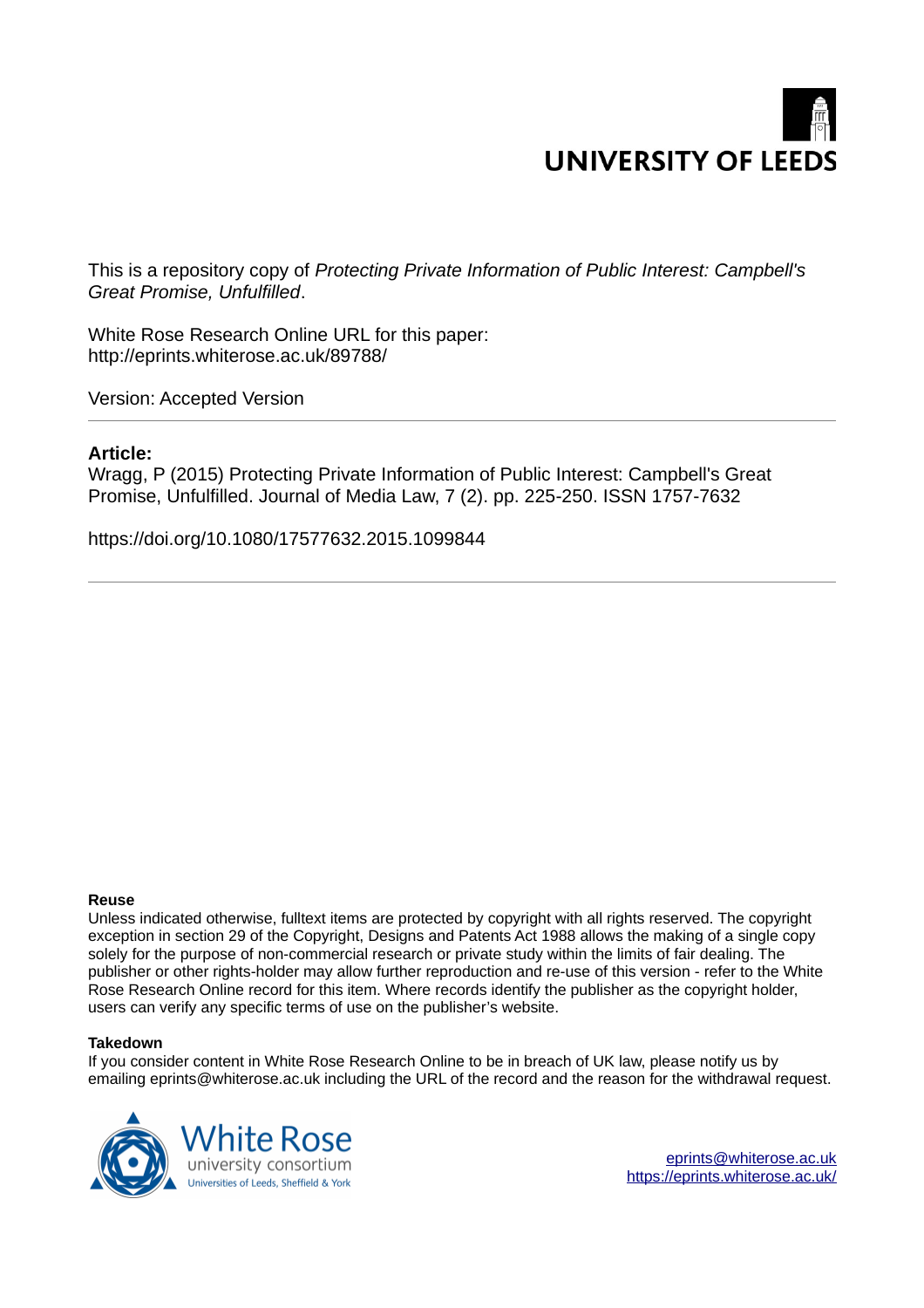# **Protecting Private Information of Public Interest: Campbell's Great Promise, Unfulfilled**

## **Paul Wragg\***

### 1. INTRODUCTION

Campbell v MGN Ltd<sup>1</sup> remains a momentous decision. It shows the sort of judicial activism that Lord Irvine claimed would define the Human Rights Act era: enabling British judges to pioneer effective rights protection and influence European human rights  $law<sup>2</sup>$  In Campbell, the House of Lords elevated the status of privacy to the same standing as freedom of expression such that either right could be protected where of greater comparative importance. In this way, the Art 10 ECHR right of the press to publish public interest expression was preserved but qualified. Thus Campbell created not just a quasi-privacy right but a strong one at that: one capable of protecting privacy despite the presence of a competing public interest claim. This outcome is all the more remarkable given the reported effect of privacyinvasion on Ms Campbell. The House of Lords placed greater reliance on her sense of outrage at the invasion than its actual effect on her treatment for narcotics dependency. The Court was satisfied that her recovery could have been compromised.<sup>3</sup> This is not to belittle her complaint. But it does suggest the fact of privacy intrusion was more important than the actual effect. This further evidences the great promise inherent in the Campbell decision.

Yet Campbell poses a question that it does not answer. If cases are to be determined by 'balancing' the respective claims then what is the unit of measurement by which the extent of public interest in expression is assessed? After all, determining the level of public interest at stake is very different to the more usual proposition of classifying speech as being of public interest or not. This is not a task that judges are familiar with. Yet, it seems this issue has not been sufficiently recognised by the courts, and, as a result, the misuse of private information ("MOPI") jurisprudence wants for a method of determining this weight. Although the need to balance claims is mentioned frequently enough, the mechanics of resolving disputes in practice do not fulfil the term: judges do not balance but, instead, apply the simple rule that public interest expression trumps privacy, and so claims fail where it is at stake. After showing this, in the next section, the paper explores how a greater sense of balancing may be achieved. It does so, first, by defending the reasons why balancing based upon the significance of expression cannot be achieved, at least not in the manner Campbell foreshadows. Inevitably, it would engender judicial paternalism and idiosyncrasy concerning the nature and value of public interest expression, as has happened. Instead, it will be argued  $\overline{a}$ 

<sup>\*</sup>Associate Professor of Law, University of Leeds. This article stems from a paper read to participants at 'The Campbell Legacy: a Decade of 'Misuse of Private Information', Newcastle Law School, 17 April 2015. It also builds upon two short papers published by Inforrm and the Gazette of Law and Journalism (Australia). I am grateful to Iain Christie, Gavin Phillipson, Thomas Bennett, Daithi Mac Sithigh, David Campbell, Eric Descheemaeker, Alastair Mullis, and the anonymous reviewer for JML for helpful comments and discussion about an earlier version. The usual disclaimer applies.

 $1$  [2004] 2 AC 457

<sup>&</sup>lt;sup>2</sup> Lord Irvine of Lairg, 'Constitutional reform and a Bill of Rights' (1997) EHRLR 483, 485

<sup>3</sup> Campbell, n [1,](#page-0-0) [158], discussed below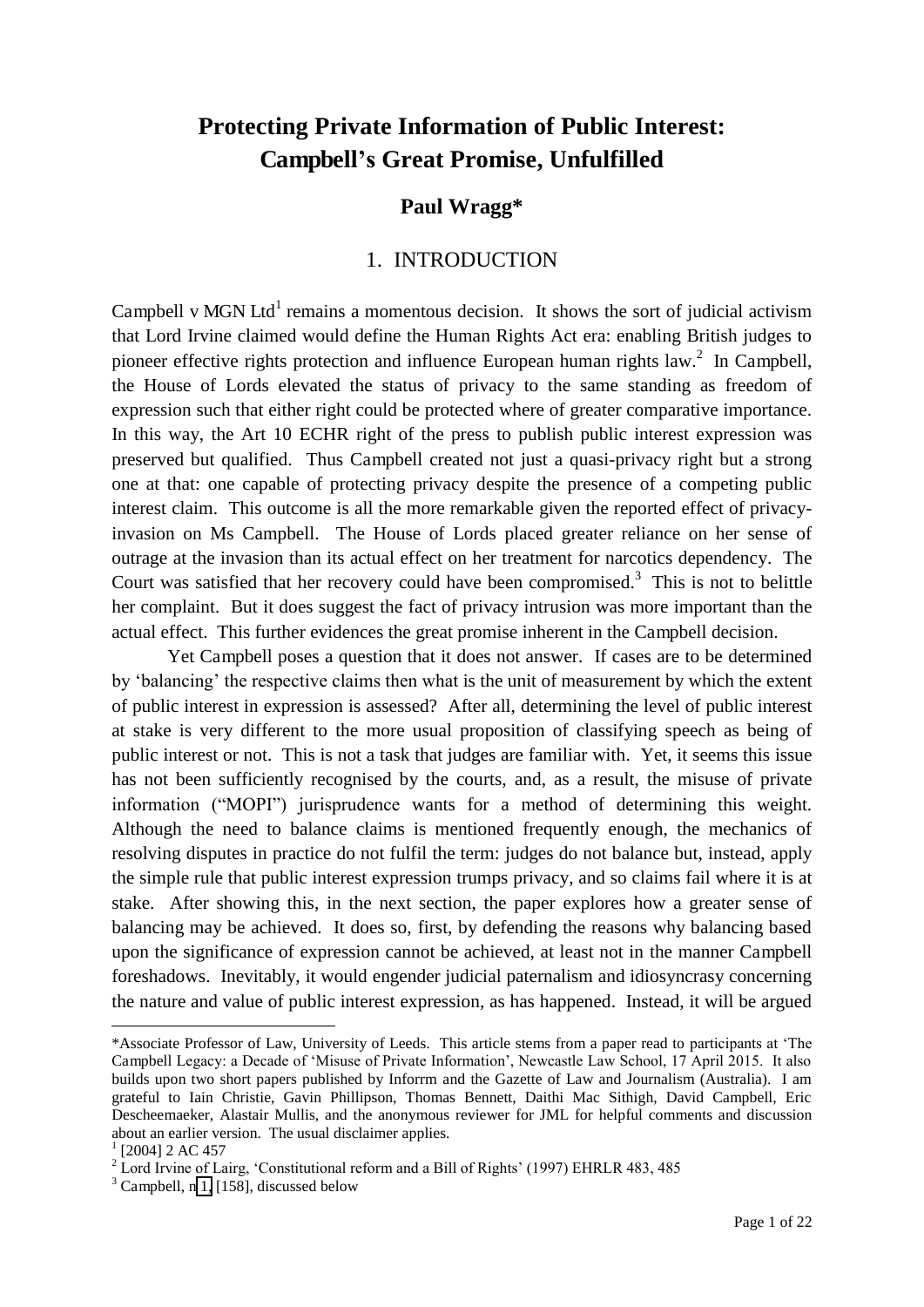that the spirit of Campbell is better realised by limiting protection according to the effect of the expression on the claimant. On doctrinal and theoretical grounds, this ought to be where speech is unjustifiably coercive. The final section, therefore, proposes a revised four-part test that would protect public interest expression but allow interference where privacy invasion had a devastating effect. This safeguard for privacy interests would be subject to the narrow caveat that behaviour particularly damaging to societal concerns warrants coercion.

## <span id="page-2-0"></span>2. THE BALANCING ACT AND ITS FAILINGS

The exceptional level of privacy protection envisaged by Campbell is meant to be realised through the proportionality exercise at stage two of the Campbell test (stage one being the threshold question of whether there is a reasonable expectation of privacy), which is often referred to as the 'balancing act'. Here, the courts decide whether the privacy claim is stronger than the competing free speech claim. This process is best illuminated by the four propositions that, in the contemporaneous House of Lords decision in Re  $S<sub>1</sub><sup>4</sup>$  Lord Steyn derived from the Campbell decision:

'First, neither article [8 or 10] has as such precedence over the other. Secondly, where the values under the two articles are in conflict, an intense focus on the comparative importance of the specific rights being claimed in the individual case is necessary. Thirdly, the justifications for interfering with or restricting each right must be taken into account. Finally, the proportionality test must be applied to each. For convenience I will call this the ultimate balancing test.'

<span id="page-2-1"></span>The need for an 'intense focus' on the actual rights at stake is often referred to by courts when determining MOPI claims. The analysis, though, has a fatal superficiality to it. Although judges may talk at length about the privacy interests and free speech interests, typically the observations are siloed. There is usually little or no real comparison of the two. Allied to this, when judges discuss the free speech claim, they do not measure its weight. Consequently, judges do not balance the competing claims, at least not in the way that Campbell foreshadows. They do not decide which is greater in a specific way but rather a generalised way, according to whether there is a public interest in the expression. Thus, they employ a binary approach to determining stage two of the Campbell test. They subdivide each claim into its elemental parts and then classify accordingly: either the privacy claim fails because there is a public interest in publication or it succeeds because there is no such public interest at stake. In other words, at stage two, the claim is disposed of by deciding whether there is a public interest in disclosing each of the component parts or not. This is not balancing in Re S terms, as in the process of deciding whether the extent of privacy-invasion merits the degree of public interest to be derived from publication. It is, instead, a process of applying a simple rule: that free speech trumps privacy where public interest expression is at stake. Since privacy, therefore, can only succeed where public interest expression is not at stake, freedom of expression occupies a privileged position, rendering the prospective equality of the two rights largely redundant.

<sup>4</sup> [2005] 1 AC 593 [17]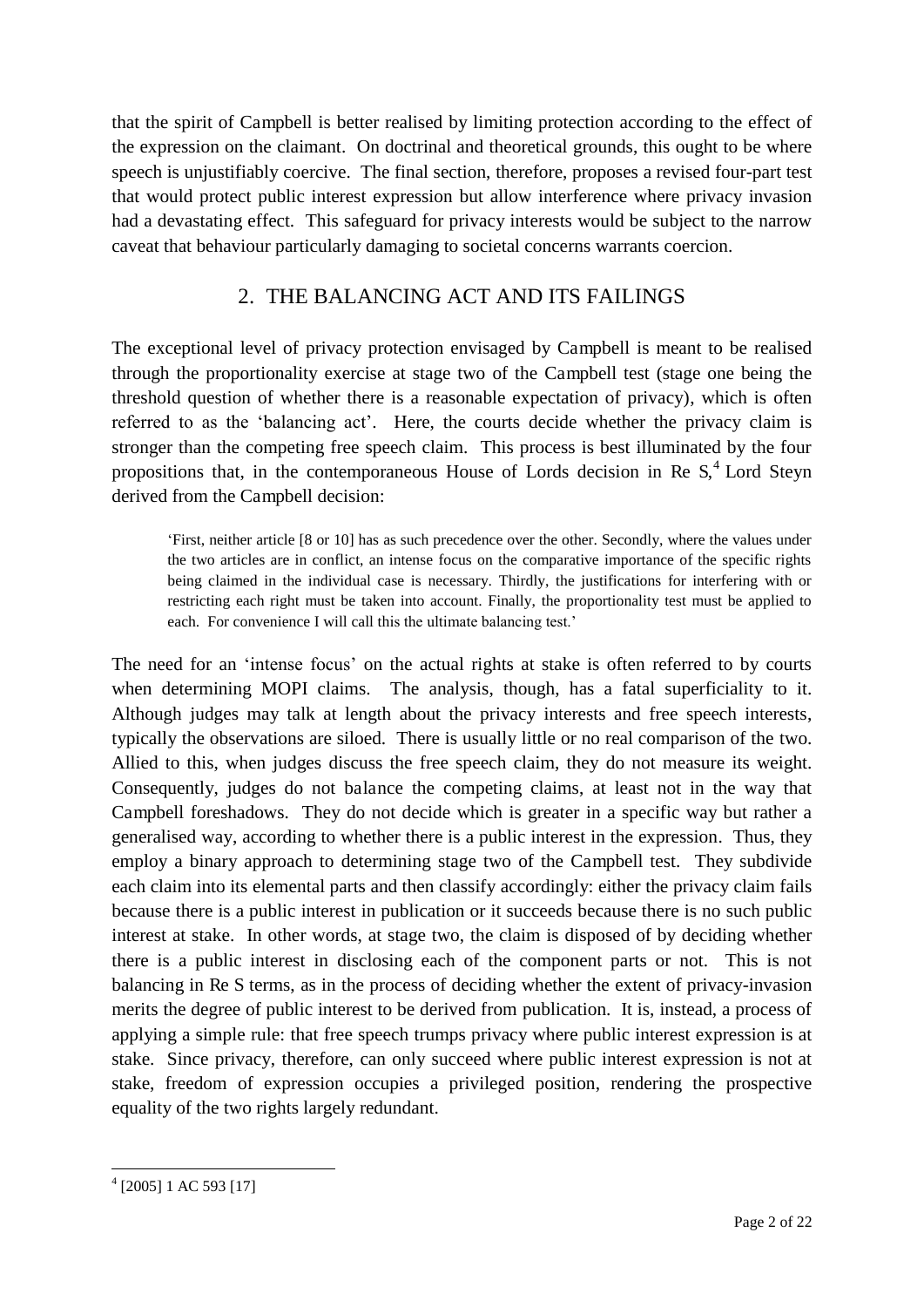This thesis can be seen at work in Campbell itself – that there was a public interest in the first two categories of information (relating to the fact of her drug addiction and treatment) but not in the final three (relating to details of her treatment at Narcotics Anonymous and photographs of her departing a meeting). It was largely on this binary issue that the House of Lords was divided: Lords Nicholls and Hoffmann felt that there was a public interest in allowing newspapers to publish details about her treatment, and Hoffmann also thought there was in the photograph (Lord Nicholls felt it failed at stage one), whilst Lord Hope, Lord Carswell and Baroness Hale disagreed. It can also be seen in many other cases, $5$  including, more recently, the Court of Appeal decision in AAA v Associated Newspapers Ltd,<sup>6</sup> which concerned an article about the identity of AAA's father. The claim, at first instance, had been sub-divided into two categories: photographs of AAA and disclosure of his father's identity. The Court of Appeal agreed with the High Court: there was no public interest in the publication of the photograph of AAA, therefore that portion of the claim succeeded, but there was a public interest in knowing his father's identity given he was a prominent public official, and therefore that part failed.

 Yet neither case demonstrates the proportionality exercise at work. For example, in Campbell, why was there a public interest in knowing that Naomi Campbell took drugs and why did this outweigh the harm caused? Admittedly, counsel for Ms Campbell conceded this point early on in proceedings but what is interesting is the general consensus amongst their Lordships that counsel was right to do so. Baroness Hale put this most strongly where she said 'the possession and use of illegal drugs is a criminal offence and a matter of serious public concern. The press must be free to expose the truth and put the record straight'.<sup>7</sup> It is understandable, perhaps, that a judge would not want to condone drug use but the criminal law treats use differently to possession and supply, and possession is usually treated as less serious. To suggest that any drug use is a matter of serious public concern surely exaggerates the issue. Also, Hale's analysis sits in sharp contrast to the approach that Eady J would later take in Mosley where he was unconvinced that the commission of any crime is always a matter of public interest meriting publication.<sup>8</sup> Of course, with Campbell, there was the additional point of exposing her public lie: that she did not take drugs. Yet it is also not clear why this public interest outweighed the privacy invasion that this information constituted. Why did the public need to know this? Or rather, why was this more important than her entitlement to keep this aspect of her private life away from public scrutiny or the detrimental effect this public knowledge might have on her rehabilitation? As Fenwick and Phillipson have previously said, this concession comes 'perilously close to destroying' the notion of informational autonomy underpinning the privacy right. $9$  Likewise, in AAA, it is not clear why the identity of the child's father was of such public interest that it would outweigh the child's privacy claim. At first instance, the court put it in these terms: '[i]t is said that such information goes to the issue of recklessness on the part of the supposed father, relevant both

<span id="page-3-0"></span><sup>&</sup>lt;sup>5</sup> See discussion in Paul Wragg, 'The Benefits of Privacy-Invading Expression' (2013) 64(2) Northern Ireland Legal Quarterly 187 and 'The Legitimacy of Press Regulation' (2015) Public Law 290, 299-304

<sup>6</sup> [2013] EWCA Civ 554

 $7$  Campbell, n [1,](#page-0-0) [151]

<sup>8</sup> Mosley v News Group Newspapers Ltd [2008] EWHC 1777 (QB), [117]

<sup>&</sup>lt;sup>9</sup> Helen Fenwick and Gavin Phillipson, Media Freedom under the Human Rights Act, (OUP, 2006), 804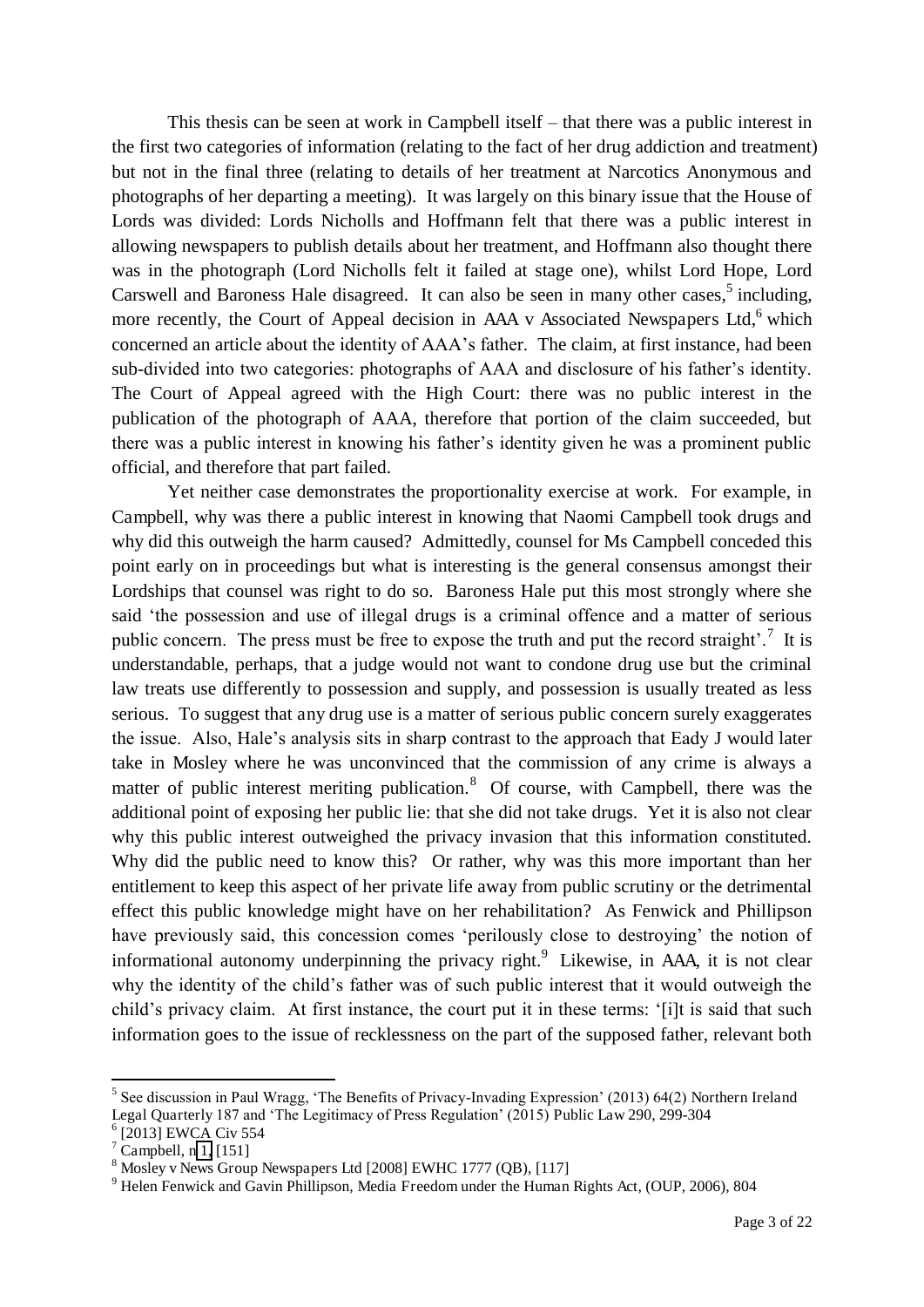to his private and professional character, in particular his fitness for public office. I find that [it does].' What is the value of this information, though, to the electorate and why does it matter? If the courts are serious about the proportionality exercise then we should expect to see this value quantified more explicitly.

<span id="page-4-0"></span>As a result, the process of balancing often seems quite superficial. For example, in In Re Guardian News and Media Ltd,  $^{10}$  the Supreme Court agreed that anonymity orders protecting five applicants suspected of terrorist activity disproportionately interfered with press freedom. Since the applicants were challenging the designation process (and the freezing orders that accompanied it) the Court declared that the public had a 'legitimate interest in not being kept in the dark' about these individuals and were entitled to receive information supplementing that already in the public domain so that they might know the 'true position' of the challenge to the freezing order system. In this way, the public might make 'informed judgment[s]' about the applicants and the current law.<sup>11</sup> The deleterious effect of identification, though, was dismissed in short order. Although the press might be 'outrageously hostile', the risk of abuse was not a 'sufficient reason' to deny publication.<sup>12</sup> Even from this brief excerpt, it can be seen the 'intense focus' on comparative rights in this case pitted a speculative public benefit (public discourse will be enriched, somehow) against a dismissive evaluation of the detriment (some abuse may follow but that is the price of freedom). Objectively, the marginal benefit to public discourse seems disproportionate when set against the immediate harmful consequences of being labelled a suspected terrorist.

The issue in these cases, though, is not simply that the courts made judgments that others might not have made. It is much more fundamental than that. Neither the Campbell test nor Re S elucidation is expansive enough. It is all or nothing. Neither contains the analytical tools that would enable courts to compare the benefits and harms of the rights at stake. As Barak has argued, the proportionality test requires an evaluation not of the societal importance of one right compared to another but the marginal social importance of the rights at stake.<sup>13</sup> In other words, the courts should evaluate the specific consequences caused by the actual interference with either right. Yet the Campbell test and Re S elucidation do not provide the means to do so. Criteria like 'proportionality', 'comparative importance' and 'justified interference' are too deeply value-laden to operate as functional guidance of themselves. As the ECtHR has made plain, it is for domestic courts to 'interpret' these criteria in light of local conditions.<sup>14</sup> Further explication is required. Since this has not happened, judges are left to shoehorn claims uncomfortably into two narrow questions that leave other questions unanswered and largely unanswerable. Often the finding of a public interest at stake is understandable, but the idea that a privacy claim should be defeated as a consequence does not ring true. Likewise, the finding that there is no public interest at stake (because the court has concluded the expression is unimportant or simply prurient) can equally seem idiosyncratic and unprincipled. This can cause decisions to feel quite artificial. It makes comparisons between cases, and of identifying objective justifications for different

<span id="page-4-1"></span><sup>&</sup>lt;sup>10</sup> [2010] UKSC 1

 $11$  Ibid, [68]-[69]

<sup>12</sup> Ibid, [72]

 $13$  Aharon Barak, Proportionality (CUP, 2012), 340-349

<sup>&</sup>lt;sup>14</sup> Handyside v UK (1979-80) 1 EHRR 737 [48]-[50]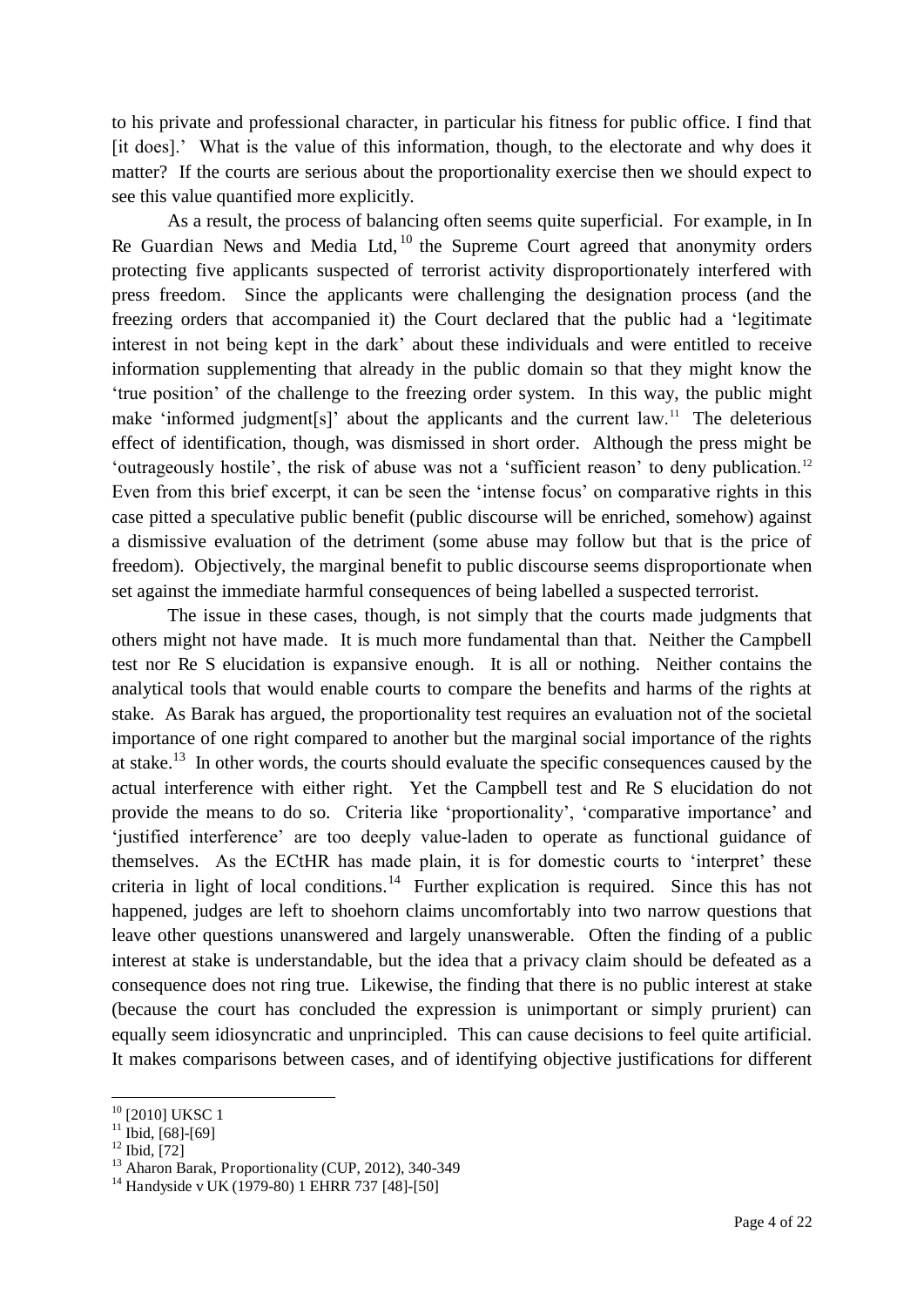outcomes, very difficult. For example, in Goodwin, it was held that there was a public interest in knowing about the fact of Fred Goodwin's affair with a colleague because

'there should be public discussion of the circumstances in which it is proper for a chief executive (or other person holding public office or exercising official functions) should be able to carry on a sexual relationship with an employee in the same organisation.<sup>15</sup>

This seems all the more remarkable because in the earlier case of K, a case involving an extra-marital affair between colleagues, the Court of Appeal rejected the notion there was a public interest in publishing even the fact of the affair, despite noting that the woman involved was dismissed as a result (to placate her former lover and colleague); a decision that left her 'upset and angry'.<sup>16</sup> The public interest in Goodwin seems little different to the issues raised in K – if anything they seem more heightened in K: why was the woman dismissed and not the man? One obvious difference is that K did not involve, so far as one can tell, actual or quasi public office holders, but this is distinctly unsatisfying as an explanation. It seems the employment had some public context – there is passing reference to a public announcement of her departure<sup>17</sup> – and, as is well-established, the notion of a public figure is very broadly defined in the MOPI jurisprudence.<sup>18</sup> Indeed, the inclusion of Fred Goodwin, a chief executive at a PLC, shows something of this flexibility.

<span id="page-5-1"></span> The courts failure to employ proportionality in a satisfying manner, therefore, can be attributed to a fundamental problem with both the Campbell test and Re S elucidation. Neither articulates a test in the proper sense of the word. Instead, both establish a framework for determining rights conflicts that a test must satisfy, without providing the test itself. So, this framework says that conflicts will have to be settled in a manner that respects both sets of rights, in terms of both the merits and limitations of the respective claims, and should interfere with either only in a proportionate way. The need to articulate such a test has not been judicially recognised, at least not as regards the balancing act. It has been recognised for the threshold question at stage one, and therefore, partially recognised in respect of identifying the extent of privacy intrusion. Thus, in Murray, the Court of Appeal found the test requires the court to evaluate all the circumstances, including:

<span id="page-5-0"></span>'…the attributes of the claimant, the nature of the activity in which the claimant was engaged, the place at which it was happening, the nature and purpose of the intrusion, the absence of consent and whether it was known or could be inferred, the effect on the claimant and the circumstances in which and the purposes for which the information came into the hands of the publisher.<sup>19</sup>

This passage is the leading authority on this point, as the Supreme Court recently confirmed.<sup>20</sup> It allows the court to make precise judgments about the strength of the privacy claim. Yet since a comparable evaluation cannot take place for the free speech claim, courts are left to conclude the balancing act by reference to two stark evaluations, the extent of the

<sup>15</sup> Goodwin v NGN Ltd [2011] EWHC 1437 (QB), [133]

<sup>&</sup>lt;sup>16</sup> K v NGN Ltd [2011] 1 WLR 1827

 $17$  Ibid., [7]

 $^{18}$  A v B plc [2003] QB 195

<sup>&</sup>lt;sup>19</sup> Murray v Express Newspapers plc [2009] 1 Ch 481, [36]

 $20$  Re JR38 [2015] UKSC 42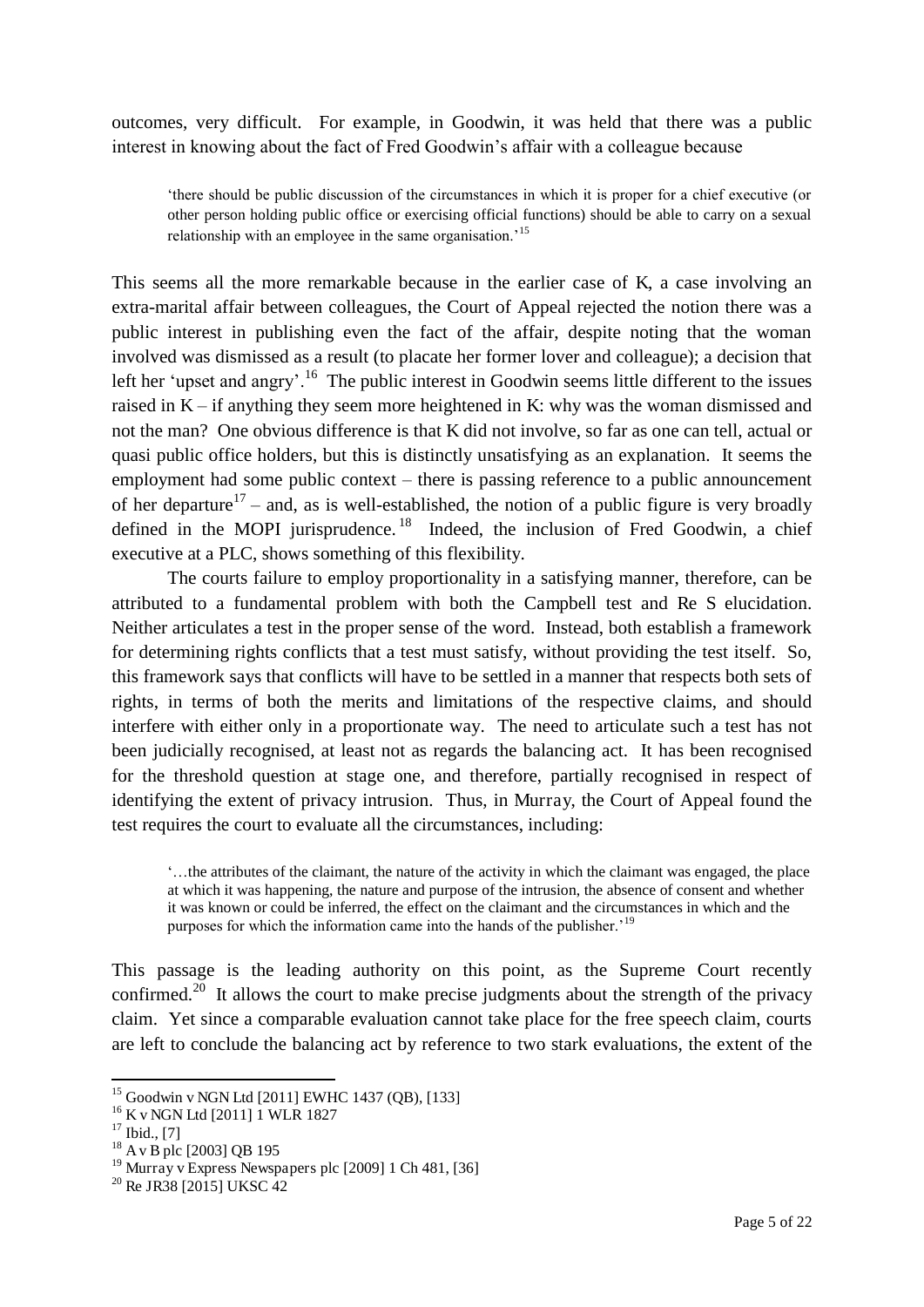<span id="page-6-0"></span>privacy-invasion and the bare classification of the expression as being of public interest or not, with no obvious means of comparing the two. This feature of the MOPI jurisprudence renders the 'intense focus' impotent once the expression is classified as being of public interest. Even though freedom of expression is not assumed to be of greater importance than privacy before the assessment starts, it acquires supremacy once that classification occurs. From that point, the Campbell test does remarkably little to protect the claimant.

<span id="page-6-2"></span><span id="page-6-1"></span>This renders the common reference to Lord Hoffmann's remark in Campbell that the ultimate question must be 'whether there is sufficient public interest … to justify curtailment of the conflicting right<sup> $21$ </sup> little more than rhetorical. Neither Campbell nor Re S explains how to calculate sufficiency nor identifies legitimate justifications to interfere with public interest expression. This has left subsequent courts without the analytical means of determining the answer meaningfully. Instead, courts tend to answer a different question dressed up as that one. For example, in K, the Court of Appeal answered it by asking itself this: 'Is a debate about the reasons why  $X$ 's employment terminated a matter of such public interest?  $\ldots$  The reasons for her leaving may interest some members of the public but the matters are not of public interest.<sup>22</sup> Yet this is an evaluation about classification passed off as one about degree. This sleight of hand is not uncommon. In Ntuli v Donald, Eady J said this at first instance:

'I am not persuaded that there is any substantial argument for publication based on public interest…it seems to me that there is no reason to suppose that the revelation of the relationship would in any way contribute to a debate of general interest. Nor would it serve to prevent the public being misled or lead to the exposure of hypocrisy.'<sup>23</sup>

In other words, it was not simply that Eady J could identify no substantial public interest, he could find none at all. The Court of Appeal, though, endorsed this approach, stating it could detect 'no analytical deficiency'.<sup>24</sup> The problem of identifying the extent of the public interest is also revealed by the language employed by the judges to describe it. On those rare occasions where the courts say there is an insufficient amount at stake, they use some variant of the word 'modicum'. For example, in YXB v TNO (a "kiss and tell" about a premiership footballer), the court held that there was 'a modest degree of public interest in putting before the public the other side of the story'.<sup>25</sup> In HRH Prince of Wales v Associated Newspapers Ltd the contribution of Prince Charles's private journal to matters of public interest was found to be 'minimal'.<sup>26</sup> Yet to find there is a modicum of public interest is to say there is none at all. De minimis non curat lex.

 Since press freedom is typically interpreted as an audience interest, the notion of proportionality is particularly difficult to realise. It would require judges to evaluate the effect caused by depriving the audience of the information or by imposing a financial penalty on the speaker, (which may (or may not) modify the speaker's future behaviour). It is an empirical claim that a court simply cannot determine objectively. A court cannot say what

 $21$  Campbell, n [1,](#page-0-0) [56]

 $22$  K, n [16,](#page-4-0) [23]

<sup>&</sup>lt;sup>23</sup> [2010] EWCA Civ 1276, [19]

 $^{24}$  Ibid., [25]

<sup>&</sup>lt;sup>25</sup> YXB v TNO [2015] EWHC 826 (QB) [61 (viii)]

 $26$  [2008] Ch 57, 126, [72]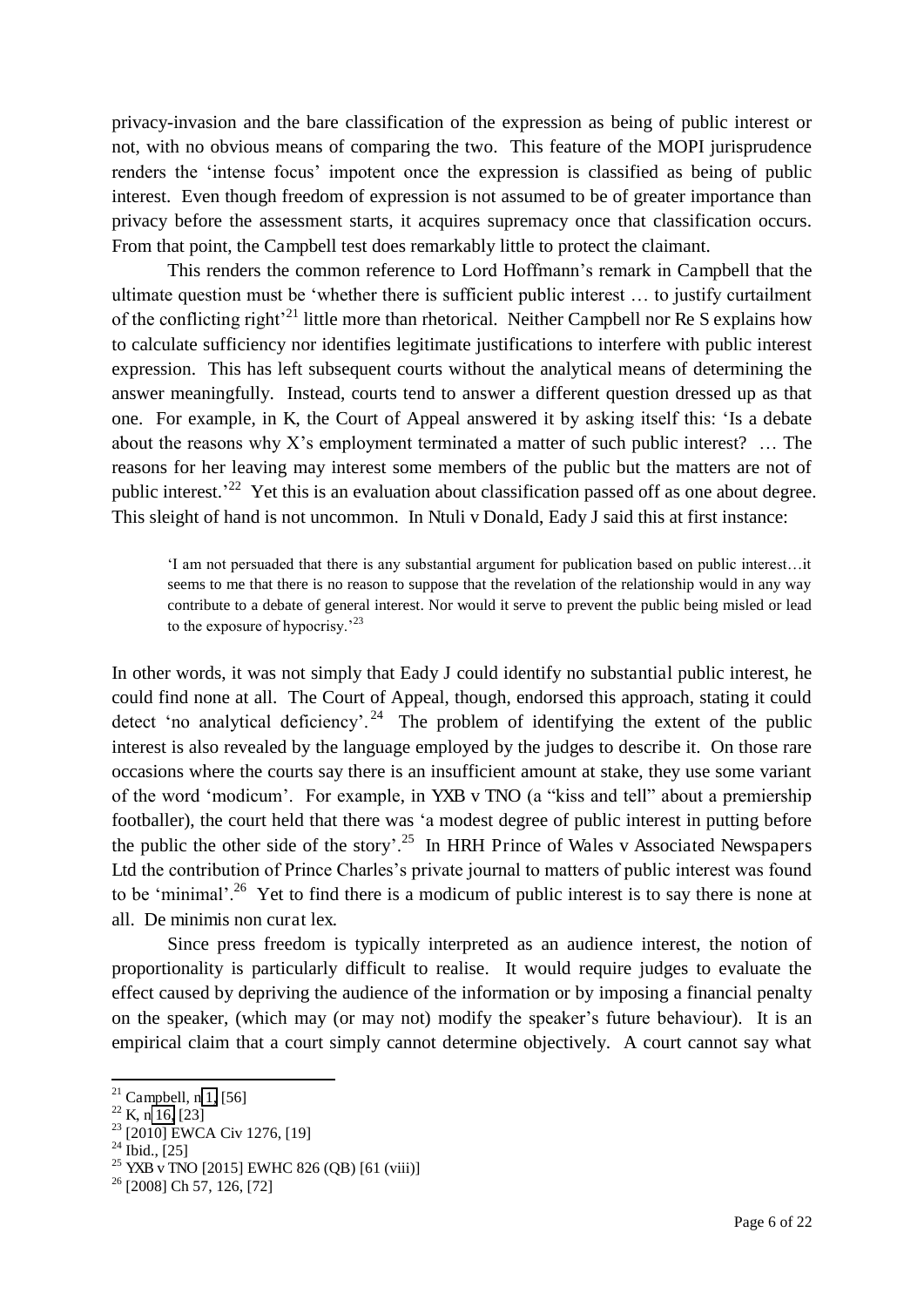the marginal social effect would be of depriving the audience of particular instances of public interest expression.<sup>27</sup> For example, if a court decides that public criticism of Rio Ferdinand's affair is a matter of public interest then it cannot say what the effect would be on public discourse if that condemnation could not take place. It could not evaluate how worse off society would be compared to how better off Rio Ferdinand would be without relying upon speculation and personal inclination. As Tugendhat J said in Terry, 'it is not for the judge to express personal views on such matters, still less to impose whatever personal views he might have'.<sup>28</sup> This sort of moralising, though, is apparent in the case law. For example, in CTB (the Ryan Giggs case), Eady J was particularly dismissive of the public interest value that 'kiss and tell' stories have:<sup>29</sup> 'As in so many "kiss and tell" cases, it seems to me that the answer, at stage two, is not far to seek.<sup>30</sup> In Ferdinand, though, Nicol J was much more sympathetic. $31$  The courts lack an independent principle that would allow them to explicate the significance of public interest expression in objective terms. Imagining the public interest as occupying a scale of zero to ten, the courts lack the language to say what would count as a public interest claim with a magnitude of seven, or four, or whatever.

The difficulties inherent in balancing, what are essentially, two incommensurate rights have not gone entirely unnoticed by the judiciary. The Court of Appeal has previously explained away the problem in this way:

'In many cases, this balancing exercise is difficult. This is partly because the two rights are rather different in their constituent factors, partly because there are often powerful arguments pointing in opposite directions, partly because each case depends very much on its own particular facts, and partly because the exercise can involve a significant degree of subjectivity.<sup>32</sup>

This, though, is an unsatisfying account. The exercise involves not just a 'significant degree of subjectivity'. In some cases it seems to rely upon nothing but subjectivity. It sits uneasily with the view expressed by the House of Lords in Scott v Scott (the original privacy claim about the embarrassment caused by public knowledge of the defendant's impotence).

'…the power of an ordinary Court of justice to hear in private cannot rest merely on the discretion of the judge or on his individual view that it is desirable for the sake of public decency or morality that the hearing should take place in private. If there is any exception to the broad principle which requires the administration of justice to take place in open Court, that exception must be based on the application of some other and overriding principle which defines the field of exception and does not leave its limits to the individual discretion of the judge.<sup>33</sup>

<span id="page-7-0"></span>The context is different but similar observations can be made about the MOPI jurisprudence. It relies upon 'mere discretion' and lacks an 'overriding principle' that determines how and when 'sufficient public interest' is established. Moreover, despite the recognition by the

 $^{27}$  A point apparently recognised by Laing J in AMC v News Group Newspapers Ltd [2015] EWHC 2361 (QB), [27]

 $^{28}$  Terry v Persons Unknown [2010] EMLR 16, [101]

 $29$  CTB v News Group Newspapers Ltd [2011] EWHC 1232 (QB), [26]

 $30$  See, similarly, AMC, n  $27$ 

 $31$  Ferdinand v MGN Ltd [2011] EWHC 2454, [26]

 $32$  JIH v News Group Newspapers Ltd [2011] EWCA Civ 42, [3]

 $33$  Scott v Scott (1913) AC  $\overline{417}$ , 435.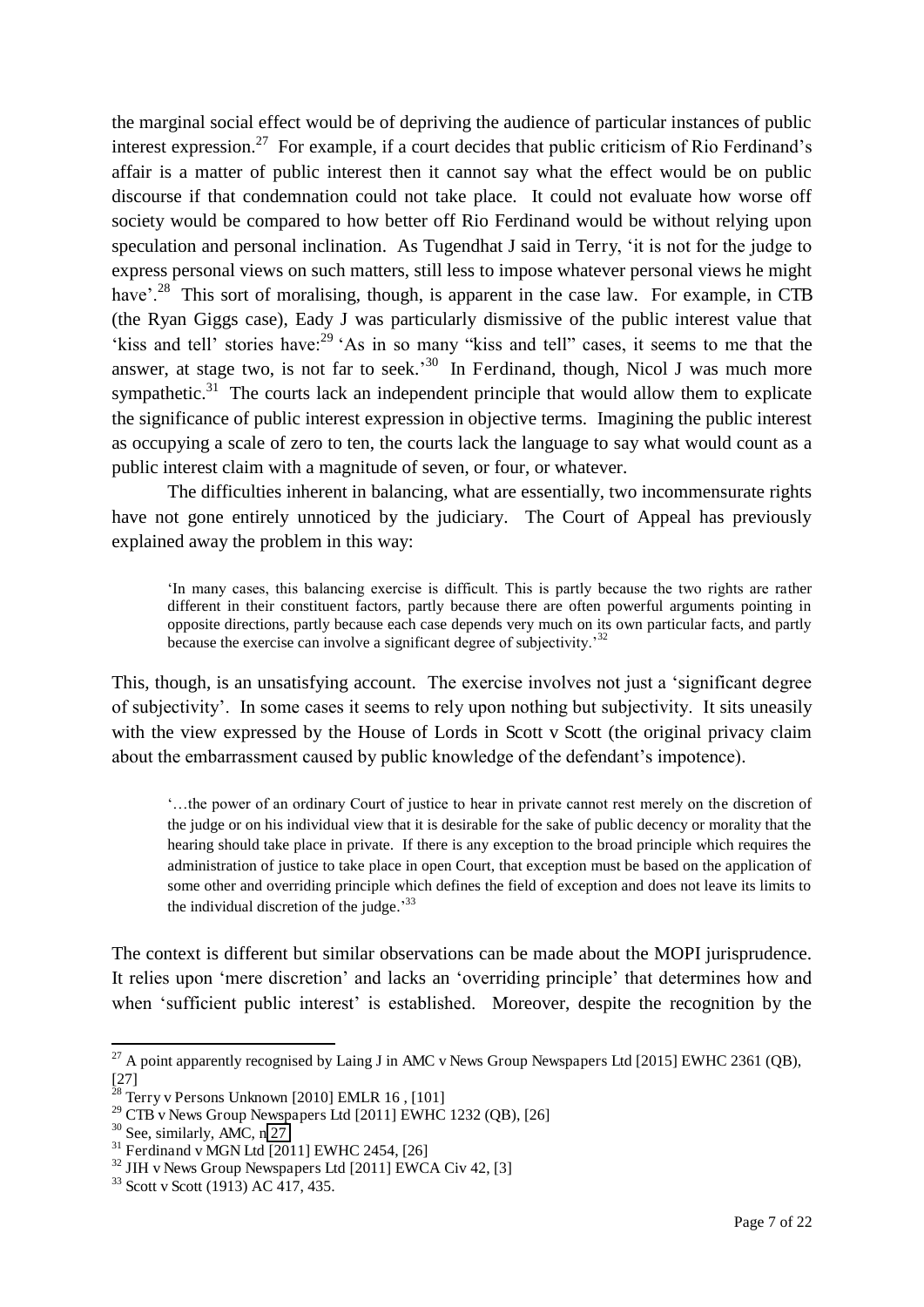Supreme Court in In Re Guardian News and Media that absolute protection for public interest expression is not warranted (it can be interfered with, albeit 'scarcely'), the jurisprudence offers no meaningful method of ensuring protection is qualified. Without such a principle 'the field of exception' is apocryphal. This cuts both ways, leaving public interest expression over- and under-protected. The public interest expression may be vulnerable if a judge has a preconceived mind-set toward particular types of speech. For example, in YXB v TNO, Warby J concluded that in disposing of the application he must bear 'in mind that the case is of the "kiss-and-tell" variety, and that there is in general no public interest in the disclosure of details about matters of this kind'.<sup>34</sup> If MOPI cases are dealt with on specifics and not generalities (as they should be)<sup>35</sup> then this vulnerability is problematic.

<span id="page-8-0"></span>The need to identify the principle by which 'sufficient' is established is not simply of academic interest. The courts' propensity, of late, to define the term 'public interest' generously has seriously weakened the value of the MOPI claim. The failure by the House of Lords in Campbell to define the public right not to be misled in clear terms has caused difficulties in later cases, particularly Hutcheson v NGN,<sup>36</sup> Ferdinand v NGN<sup>37</sup> and McClaren v NGN <sup>38</sup> where this 'right' was used to justify publications concerning fairly trivial immorality by well-known (and less well-known) individuals. In addition, the courts have also employed the nebulous concepts of 'role model' status and 'freedom to criticise' to justify interferences with privacy.<sup>39</sup> These devices have protected the press where the claimant's private life has been judged inconsistent with their public persona or incompatible with their chosen career or harmful to it. More generally, it allows newspapers to advance successful public interest claims on the basis the claimant's behaviour was socially or morally 'wrong'.<sup>40</sup>

Having established the limitations of the judicial approach to balancing, the following seeks to outline reasons why at least some of these issues cannot be overcome. In particular, it will be argued that there are cogent and compelling reasons why balancing as a process of determining the significance of expression cannot be realised in a principled manner. The Campbell test and Re S elucidation rely too heavily upon abstract terms, or else have been interpreted in this way. To be sure, abstract principle (particularly that derived from philosophical theories) are vital to better understanding both rights but, as will be argued shortly, invite unwarranted paternalism to determine outcomes. Instead, it will be argued that a more pragmatic approach is advisable. As Solove has argued, a contextual approach to privacy, with specific problems and outcomes in mind, is more likely to yield reliable solutions.<sup>41</sup> Thus it will be argued that judges should not balance by means of assigning hypothetical values to each claim and deciding which is greater. The courts can, however, make judgments about the effect of the expression on the claimant and decide whether those

<sup>&</sup>lt;sup>34</sup> YXB v TNO, n [25,](#page-5-0) [60]

<sup>35</sup> Ntuli v Donald, n [23,](#page-5-1) [54]

<sup>36</sup> [2011] EWCA Civ 808

 $37 \text{ N } 31$ 

<sup>&</sup>lt;sup>38</sup> [2012] EWHC 2466 (QB)

 $39$  For further discussion see Wragg, 'The Benefits of Privacy-Invading Expression', n 5

<sup>40</sup> Terry, [n 28;](#page-6-2) cf AMC, n [27](#page-6-0) 

<sup>&</sup>lt;sup>41</sup> Daniel J Solove, Understanding Privacy, (Harvard University Press, 2008)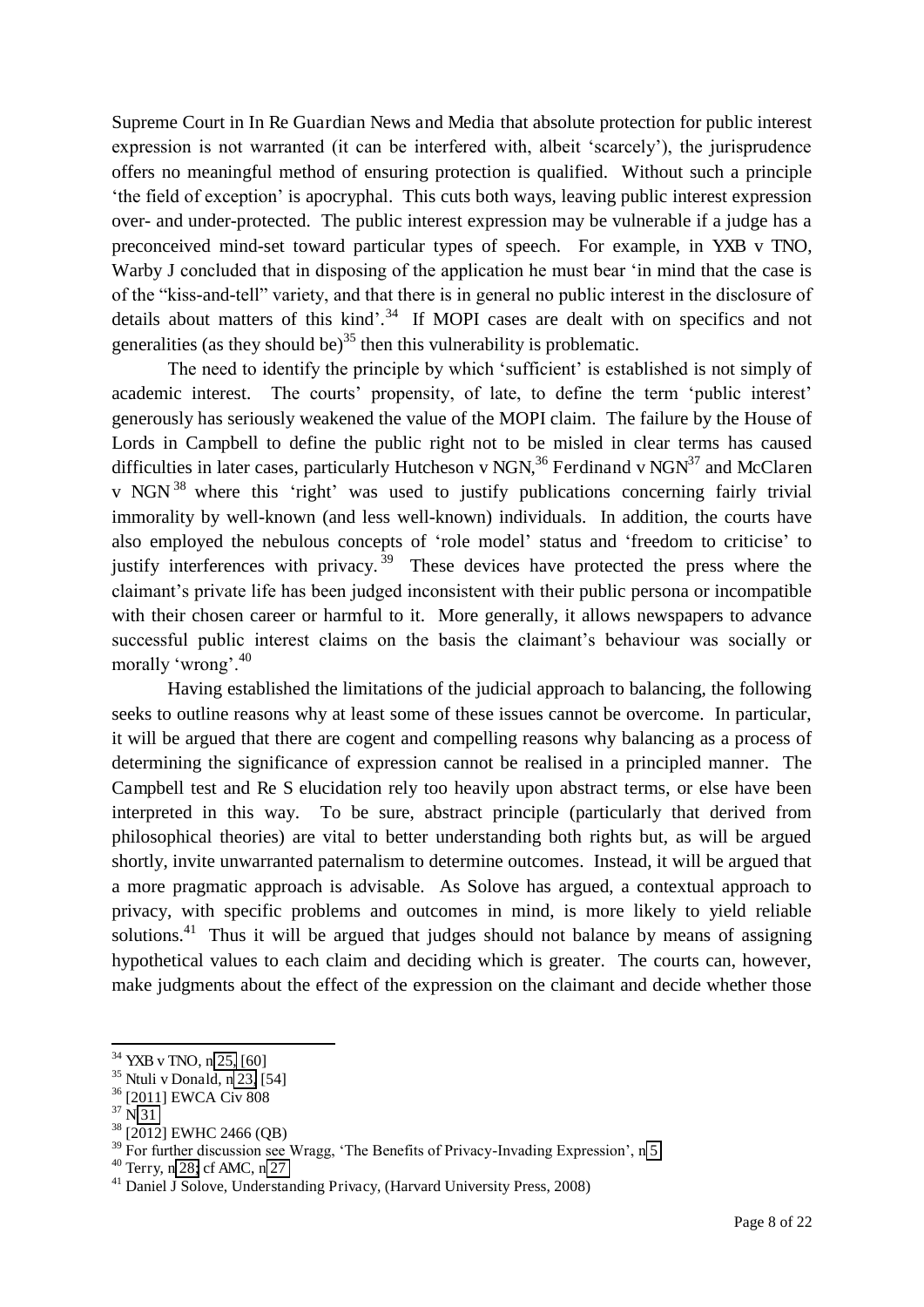effects are excessive. This would be balancing, but of a different kind. This argument is set out in the final section.

# 3. PROBLEMS IN EVALUATING THE SIGNIFICANCE OF THE PUBLIC INTEREST AT STAKE

The Re S formulation, at stages two and three, presupposes that the weight of the free speech claim is equivalent to the degree of engagement with the values underpinning Art 10. In Campbell, Baroness Hale advocated the adoption of a hierarchical approach to this process. She noted that 'some [types of expression] are more deserving of protection in a democratic society than others' and 'top of the list is political speech'.<sup>42</sup> This taxonomical approach is well-established in the academic literature. It is advocated by US scholars like Meiklejohn,<sup>43</sup> Sunstein<sup>44</sup> and Fiss.<sup>45</sup> Meiklejohn, for example, argued that to be self-governing, citizens must receive information and ideas necessary for democratic decision-making. It also chimes with Lord Justice Leveson's appraisal of press freedom: that the importance of a free press lies in its capacity to enable democratic participation and act as a check on power.<sup>46</sup> These conceptions prioritise information vital to the process of electing and monitoring government. On this view, a judge might take into account the proximity of both the claimant's occupation and their pernicious behaviour to the political process. For example, it is well-established that politicians are expected to show greater tolerance to intrusions into their private lives than ordinary members of the public.<sup>47</sup> In this way, exposing the extra-marital affairs of an England footballer might be held to be less significant than exposing corruption in public office. Also, a judge might make distinctions based upon the extent of public accountability involved in the claimant's employment. Utilising this calculus, there would be a greater public interest in knowing of a politician's involvement in embezzling public money than the misdemeanours of low level public servants.

 Exclusive reliance on the democratic participation value, though, is problematic. There are other values that Art 10 champions. The ECtHR has consistently said that 'freedom of expression …constitutes one of the essential foundations of a democratic society, indeed one of the basic conditions for its progress and for the self-fulfilment of the individual'.<sup>48</sup> The UK courts have identified similar values, of which Lord Steyn's view in ex parte Simms is particularly well-known:

'Freedom of expression is, of course, intrinsically important: it is valued for its own sake. But it is well recognised that it is also instrumentally important. It serves a number of broad objectives. First, it promotes the self-fulfilment of individuals in society. Secondly, in the famous words of Holmes J. (echoing John Stuart Mill), 'the best test of truth is the power of the thought to get itself accepted in the

 $42$  Campbell, n [1,](#page-0-0) [148]

<sup>&</sup>lt;sup>43</sup> Alexander Meiklejohn, Free Speech and its Relation to Self-Government, (New York: Harper, 1948)

<sup>&</sup>lt;sup>44</sup> Cass R Sunstein, Democracy and the Problem of Free Speech, (Free Press, 1995)

<sup>45</sup> Owen M Fiss, Liberalism Divided, (Westview Press, 1996)

<sup>&</sup>lt;sup>46</sup> Lord Justice Leveson, An Inquiry into the Culture, Practices and Ethics of the Press: Report (HC 780, 2012), 64-65

 $47$  Lingens v. Austria (1986) 8 EHRR 407

<sup>48</sup> Vereinigung Bildender Kunstler v Austria [2007] ECDR 7, [26]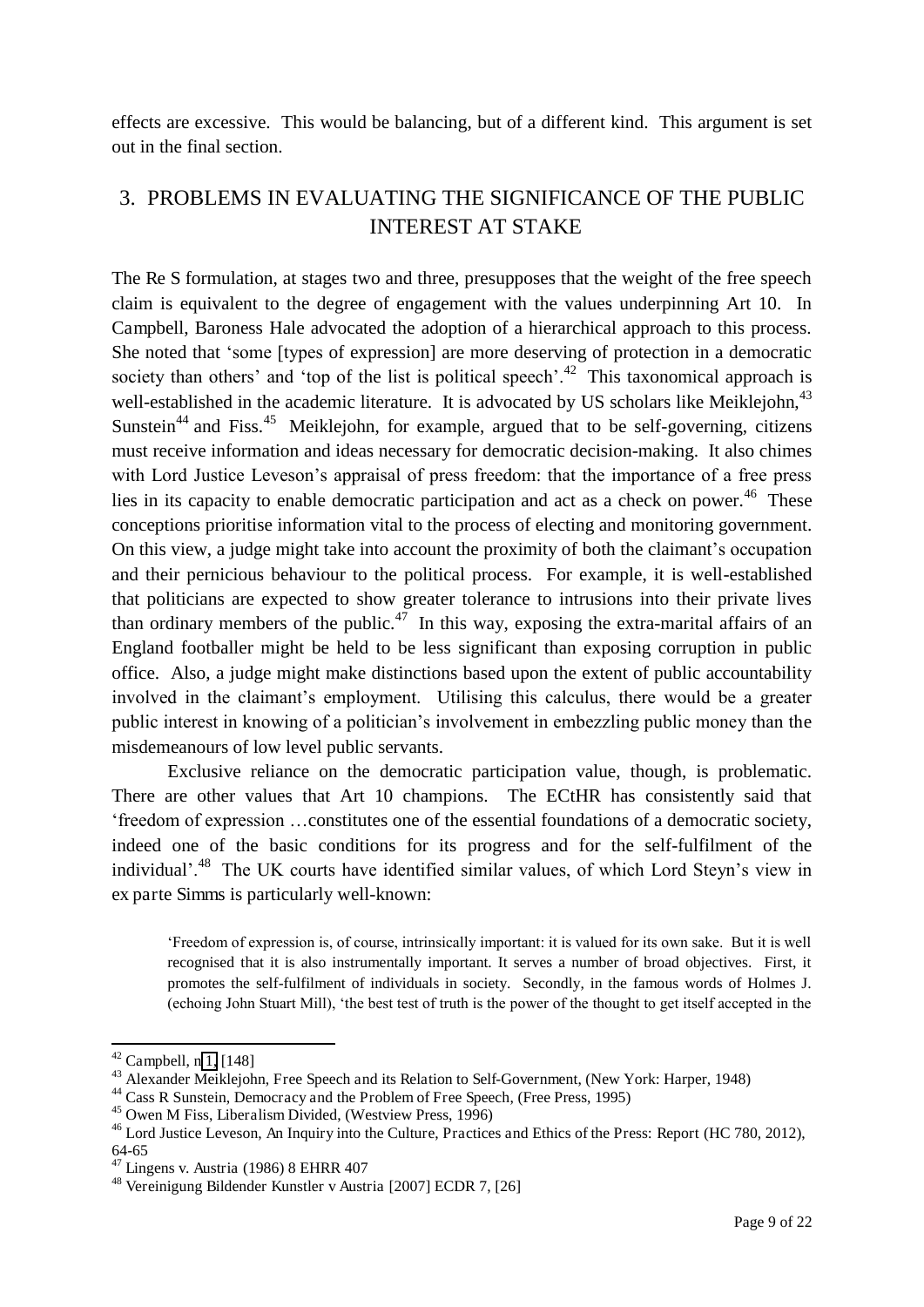competition of the market:'*…* Thirdly, freedom of speech is the lifeblood of democracy. The free flow of information and ideas informs political debate.<sup>49</sup>

Exposure of the footballer's affair may not further democratic participation (though see below) but could be said to engage values relating to truth, self-fulfilment and autonomy. Indeed, this seemed to be Tugendhat J's view in Terry v Persons Unknown:

'There is much public debate as to what conduct is or is not socially harmful. Not all conduct that is socially harmful is unlawful, and there is often said to be much inconsistency in the law… The fact that conduct is private and lawful is not, of itself, conclusive of the question whether or not it is in the public interest that it be discouraged. There is no suggestion that the conduct in question in the present case ought to be unlawful, or that any editor would ever suggest that it should be. But in a plural society there will be some who would suggest that it ought to be discouraged... Freedom to live as one chooses is one of the most valuable freedoms. But so is the freedom to criticise (within the limits of the law) the conduct of other members of society as being socially harmful, or wrong.'

This is a far broader set of values than are apparent in Meiklejohn's and Leveson's conceptions.

 Neither can it be said that the domestic and supranational jurisprudence advocates the prioritisation of democratic participation value. Whilst speech enabling democratic participation is particularly important to protect, there is nothing to suggest that the Art 10 values are ranked. Admittedly, both UK and Strasbourg courts have emphasised the importance of protecting political expression. The Supreme Court, for example, has said that political communications 'sit at the top of the hierarchy of free speech'<sup>50</sup> and, recently, the High Court has said that 'freedom of political expression is one of the most important freedoms'.<sup>51</sup> Likewise, the ECtHR has said that interferences with the expression of elected officials 'call for the closest scrutiny'.<sup>52</sup> Yet, the ECtHR has made it clear that 'political expression' is not limited to information about government but includes matters of 'public interest and concern'.<sup>53</sup> Also, in articulating the press's 'public watchdog role', which it describes as 'vital', it refers to the duty to disseminate 'public interest expression'.<sup>54</sup> Given how broadly the term 'public interest expression' has been interpreted in the UK, it must be that the other values underpinning Art  $10 -$  truth, autonomy and self-fulfilment – are also capable of falling within this category of higher order expression.

Alternatively, even if the democratic participation value was prioritised, it is such an elastic concept that it could not be confined to narrow understandings of the term, such as the process of public decision-making. As Greenawalt has memorably said, political speech cannot be 'hermetically sealed' from other concerns: 'speech that is not explicitly political often has political implications'.<sup>55</sup> Or, as has been said of the first amendment, 'a politically based approach… abandons history, precedent, and important values in pursuit of a

<sup>49</sup> R v Secretary of State for the Home Department ex parte Simms [2000]2 AC 115, 126

<sup>&</sup>lt;sup>50</sup> R (Lord Carlile of Berriew)v Secretary of State for the Home Department [2014] UKSC 60, [61]

 $51$  Barron v Collins [2015] EWHC 1125 (QB), [12]

 $52$  Castells v Spain (1992) 14 EHRR 445 [42]

<sup>53</sup> Steel & Morris v UK [2005] EMLR 15, [88]

<sup>54</sup> Thorgeir v Iceland (1992) 14 EHRR 843 [63]

<sup>55</sup> Kent Greenawalt, Speech, Crime, and the Uses of Language, (OUP, 1989), 45.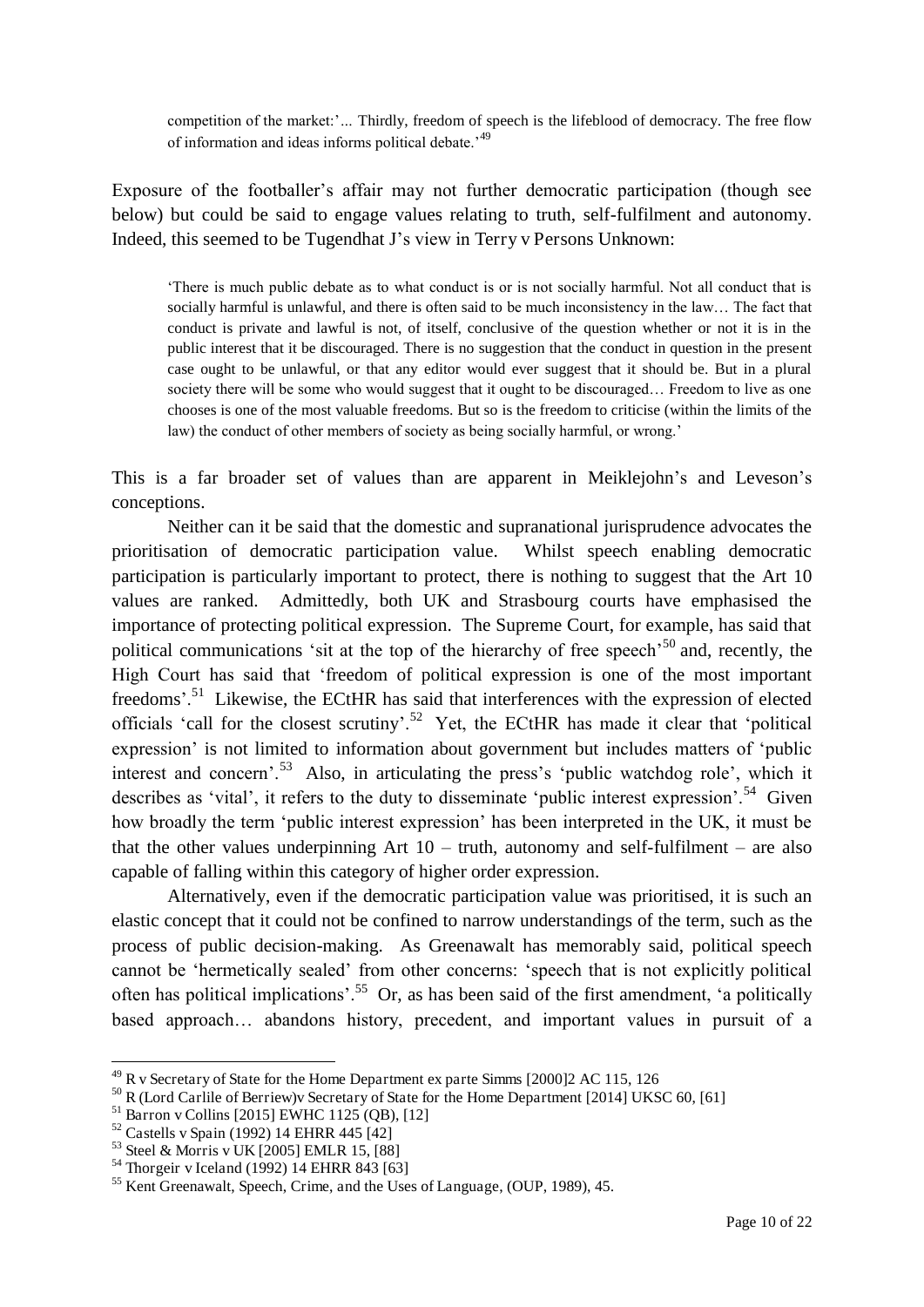legitimacy that is founded on controversial question begging'.<sup>56</sup> For example, speech falling within Tugendhat J's freedom to criticise may be treated as a form of political expression by virtue of expressing views about societal morality. As another commentator has argued: 'it is simply confused to try to effect a separation between moral vision and political vision, between moral sensibilities and political sensibilities. To express a moral vision is inevitably to express a political vision.<sup>57</sup> Accordingly, stories about the promiscuity of professional footballers and its effect on impressionable minds may be said to further the democratic participation value.<sup>58</sup> Such discussion contributes to public debate about the appropriateness of footballers as figures of influence.

 It is doubtful whether the judiciary could confine the term 'public interest' to democratic decision-making or something narrower. Admittedly, the ECtHR has consistently said<sup>59</sup> that expression is not of public interest where the 'sole purpose is to satisfy the curiosity of a particular readership regarding the details of a public figure's private life… In such conditions, freedom of expression calls for a narrower interpretation'.<sup>60</sup> Subsequent ECtHR decisions, however, have cast doubt on the restrictiveness of this principle, as Von Hannover (No 2) shows: in that case photographs of the applicant on holiday at a time when her father was gravely ill contributed to a debate of public interest about how members of the royal family deal with such matters.<sup>61</sup> As a result, the principle seems no more meaningful than the familiar UK rendition:

'it is important not to overlook the fact that what may be in the public interest to know and thus for the media to publicise in exercise of their freedom of speech is not to be confused with what is interesting to the public and, therefore, in a newspaper's commercial interest to publish.<sup>52</sup>

This comparison of polar opposites may be useful in obvious cases of unjustified privacyinvasion but none others. Ultimately, it relies upon – or otherwise encourages – the use of paternalism to decide what is important for the public to know and what is not. Yet the maxim lacks analytical bite. The phrase has become a sort of refuge in which to make idiosyncratic judgements about the quality of speech, usually accompanied by the stern moral disapproval that it is of prurient interest only.<sup>63</sup> This, though, is not a particularly helpful analytical tool to distinguish between, say, knowledge of adulterous behaviour that is in the public interest (eg, the extra-marital affairs of Steve McClaren, John Terry, and Rio Ferdinand) and that which is not (eg, the extra-marital affair of the claimant in CC v AB). $^{64}$ 

<sup>56</sup> Steven Shiffrin 'The First Amendment and Economic Regulation: Away from a General Theory of the First Amendment' (1983) 78 Northwestern Law Review 1212, 1239

<sup>&</sup>lt;sup>57</sup> Michael J Perry, 'Freedom of expression: an essay on theory and doctrine' (1984) 78(5) Northwestern University Law Review 1137, 1149

<sup>&</sup>lt;sup>58</sup> For further discussion of the theoretical support for this position see Wragg, 'The Benefits of Privacy-Invading Expression', n [5](#page-2-0) 

 $^{59}$  See Von Hannover v Germany (2005) 40 EHRR 1, [65] and, more recently, MGN v UK, n [87,](#page-13-0) [143]

 $60$  Von Hannover, ibid, [65]-[66]

 $<sup>61</sup>$  Von Hannover v Germany (No 2) (2012) EMLR 16, [117]</sup>

 $62$  HRH Prince of Wales v Associated Newspapers Ltd [2006] EWCA Civ 1776, [118]

 $^{63}$  See, eg, BBC v Roden, UKEAT/0385/14/DA, [37]; W v M [2012] EWHC 1679 (Fam), [25]; K, n [16,](#page-4-0) [23]; Independent News and Media Ltd v A [2010] EWCA Civ 343, [22]; Leeds City Council v Channel Four [2005] EWHC 3522 (Fam), [33]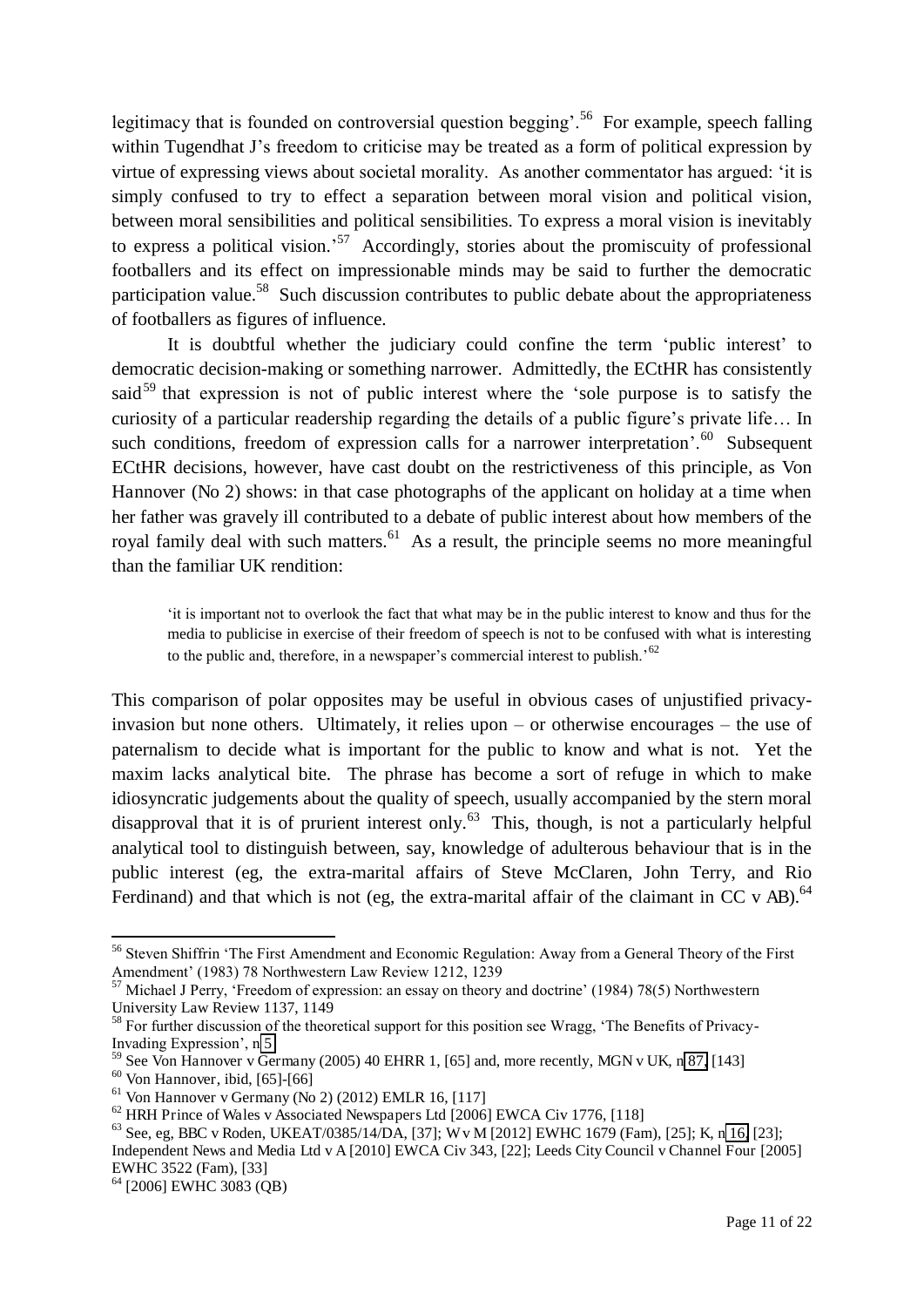Further, the phrase 'genuine public interest',<sup>65</sup> often employed in the domestic case law, is a gloss that does nothing to clarify what is otherwise replica public interest. Without employing paternalism there is no way of knowing what constitutes the substandard form.

Also, it may be argued that the softer approach to the definition of public interest is defensible, not least for its consistency with the treatment of the term found elsewhere in the case law. For example, defamation law has long treated it generously. In London Artists Ltd v Littler, Lord Denning MR considered that 'whenever a matter is such as to affect people at large, so that they may be legitimately interested in, or concerned at, what is going on; or what may happen to them or to others; then it is a matter of public interest...'.<sup>66</sup> Thus the issue on the facts – a published letter alleging a plot to force a successful play to close – was a matter of public interest. Per Edmund Davies LJ:

'Just as the presentation of a new play is of public interest, so also, in my judgment, is the sudden and surprising closure of a play enjoying a highly successful run… For example, it might well lead to a discussion of whether the paucity of West End theatres is such that even highly successful plays have to be taken off to make way for new ones awaiting production, or to an examination of theatre finances, or to an assessment of the virtues and vices of the starring system, all such comment springing from and primarily illustrated by the abrupt taking off of one highly praised and successful production.<sup>'67</sup>

This broad approach is consistent with the decision in Campbell v Spottiswoode: 'Nothing is more important than that fair and full latitude of discussion should be allowed to writers upon any public matter, whether it be the conduct of public men, or the proceedings in courts of justice or in Parliament, or the publication of a scheme or of a literary work'.<sup>68</sup> Similarly, in the more recent case of Branson v Bower, Eady J noted:

'In a modern democracy all those who venture into public life, in whatever capacity, must expect to have their motives subjected to scrutiny and discussed. Nor is it realistic today to demand that such debate should be hobbled by the constraints of conventional good manners – still less of deference.<sup>69</sup>

Given its doctrinal heritage, a narrowing of the common law's generous interpretation of the term 'public interest' seems unlikely.

 There are issues, then, in evaluating the strength of public interest expression by ranking the values apparently furthered by it. Even if all values are treated as equal, problems remain in evaluating the degree to which those values are furthered. Inevitably, such an approach invites courts to specify the importance of the expression as if it were some quantifiable commodity. Such observations can be found in the case law. For example, in *Belfast City Council v Miss Behavin' Ltd*, the House of Lords accepted that pornography engages Art 10 but only 'at a very low level':<sup>70</sup> 'The right to vend pornography is not the

<sup>&</sup>lt;sup>65</sup> See, eg, McKennitt v Ash [2006] EMLR 178, [57] or, more recently, ZYT v Associated Newspapers Ltd [2015] EWHC 1162 (QB), [14]

<sup>&</sup>lt;sup>66</sup> [1969] 2 WLR 409, 418

 $67$  Ibid., 421

<sup>68</sup> (1863) 3 B & S 769, 778

<sup>&</sup>lt;sup>69</sup> [2002] QB 737, [25]

<sup>&</sup>lt;sup>70</sup> [2007] UKHL 19, [16]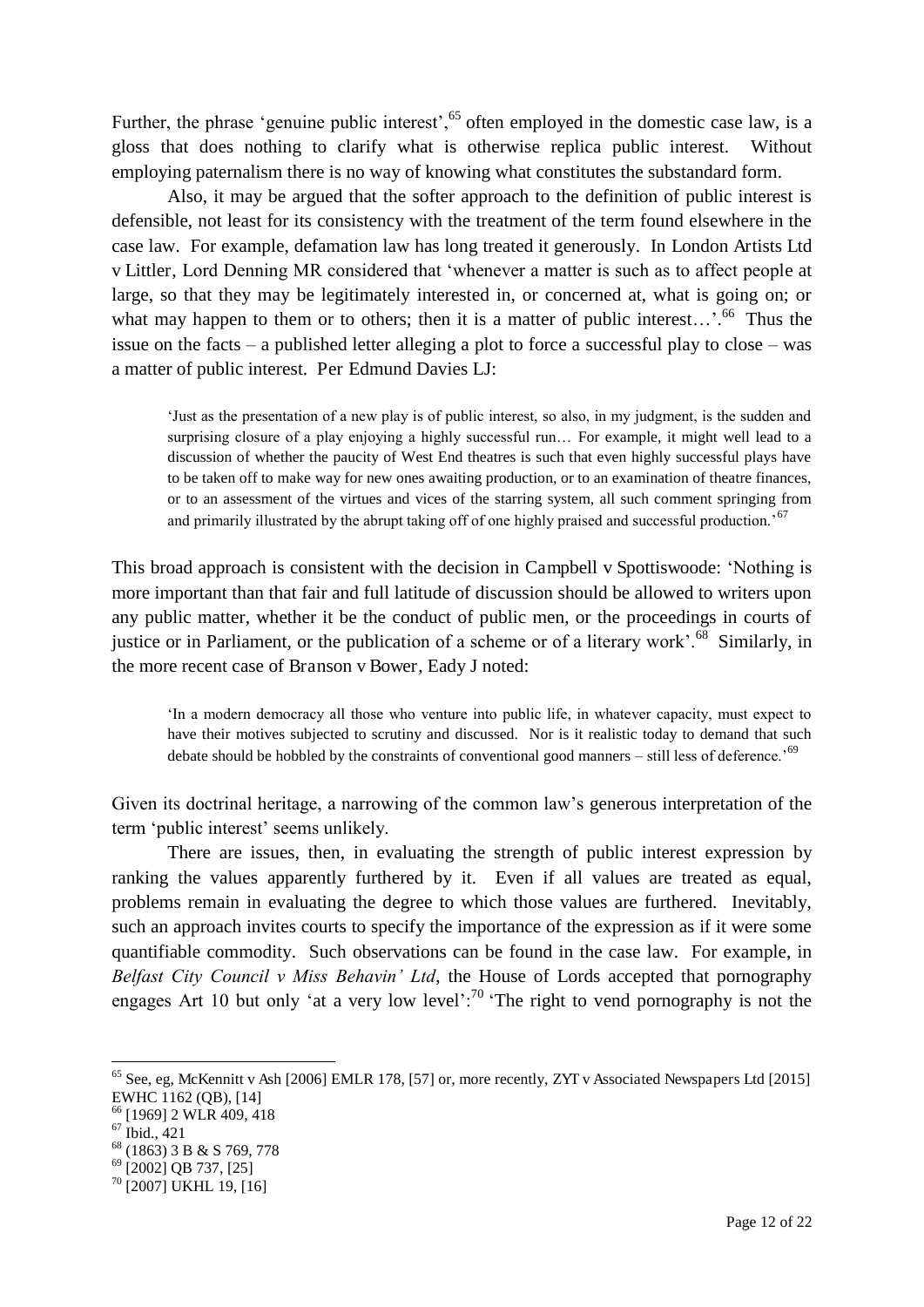most important right of free expression in a democratic society<sup>71</sup> and 'comes well below celebrity gossip in the hierarchy of speech which deserves the protection of the law'.<sup>72</sup> In Connolly v DPP, a woman was prosecuted for sending unsettling images of aborted foetuses to her local chemist to dissuade them from selling the 'morning after' pill. The court found the prosecution was proportionate because, amongst other things, her campaign was 'hardly an effective way of promoting the anti-abortion cause'.<sup>73</sup> Similarly, in R (Prolife) v BBC, Lord Hoffmann, in determining a judicial review case about a party political broadcast, found it 'relevant to consider whether it has any impact upon the particular democratic interest which [it] was intended to advance'.<sup>74</sup> He concluded that since Prolife was a single-issue party seeking election in six Welsh constituencies, in which they gained very few votes, the impact was negligible. $^{75}$ 

<span id="page-13-0"></span>These sorts of judgments about the societal significance of expression are problematic. First, since there is no independent means of determining the value of speech to the audience, idiosyncratic and/or paternalistic assessments will occur. This problem is well-recognised in the academic literature. Alexander, for example, has argued forcefully that there is 'no metaphysical basis' for determining units of value.<sup>76</sup> Similarly, Redish has said that the fetish for public decision-making is not only arbitrary but also confused since it overlooks entirely the more powerful individual need for informed private decision-making.<sup>77</sup> Meanwhile, Fish, adopting a more extreme position along the same spectrum, has insisted that the protection of 'important' speech is flawed because such judgments 'will always reflect a political decision to indemnify some kinds of verbal behaviour and devalue others'.<sup>78</sup> It is for reasons like this that Schauer has concluded that free speech clauses are best founded upon a deep mistrust of government (including courts) to appraise the value of speech reliably.<sup>79</sup> For obvious reasons. judges should not be foisting their own view of importance upon society at large. Secondly, this sort of approach undermines the long-standing principle that Art 10 protects unimportant expression, even that which 'shocks, offends or disturbs'.<sup>80</sup> If speech is protected to the extent of its 'importance' then it is inevitable that speech which is irresponsible, juvenile or unpersuasive will fare badly on this metric. 'Bad' speech, even that which is overtly political, will enjoy little or no protection at all. Yet the ECtHR has consistently said that, on matters of public interest, Art 10 allow for 'recourse to a degree of exaggeration or even provocation, or in other words to make somewhat immoderate statements'.<sup>81</sup> Indeed, the Court has even said that Art 10 'as such does not prohibit discussion or dissemination of information received even if it is strongly suspected that this information might not be truthful'. $82$  There is also the issue of editorial autonomy that both Strasbourg and the domestic courts recognise

 $71$  Ibid,

<sup>72</sup> Ibid, [38]

 $73$  Connolly v DPP [2007] EWHC 237 (Admin), [31]

 $74$  R (Prolife) v BBC [2004] 1 A.C. 185, [67]

<sup>75</sup> Ibid, [67]-[68]. See criticism in Eric Barendt, 'Free Speech and Abortion', [2003] Public Law 280

<sup>76</sup> Larry Alexander, Is There a Right to Freedom of Expression? (CUP, 2005), 139

<sup>77</sup> Martin Redish, 'The Value of Free Speech,' (1982) 130 University of Pennsylvania Law Review 591

<sup>78</sup> Stanley Fish, *There's No Such Thing as Free Speech*, (OUP, 1994), 15

<sup>79</sup> Frederick Schauer, Free Speech: A Philosophical Enquiry, (CUP, 1982)

<sup>80</sup> Handyside, n [14](#page-3-0)

 $81$  See, most recently, Maguire v UK (2015) 60 EHRR 12

 $82$  Salov v Ukraine (2007) 45 EHRR 51, [113]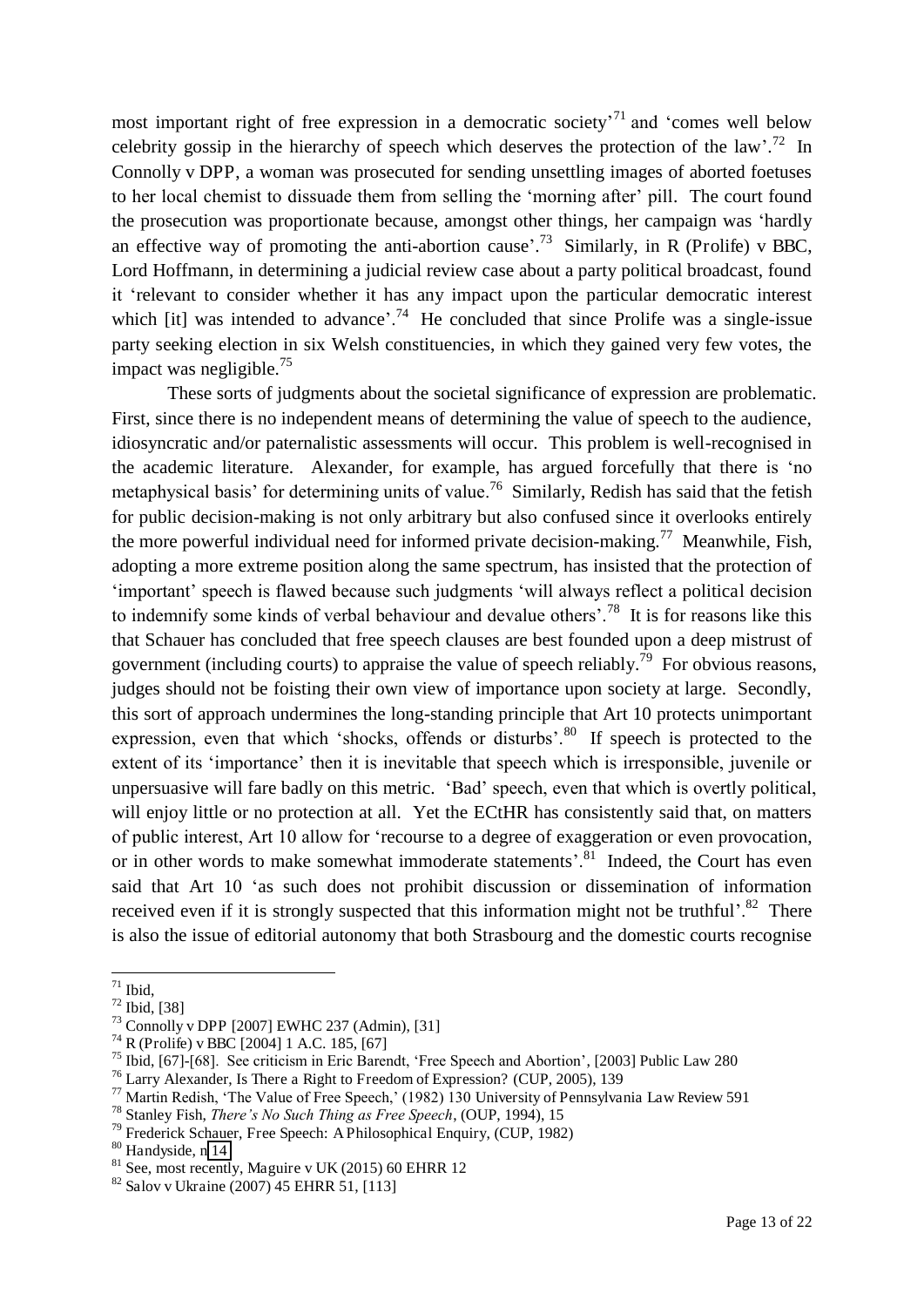as an equally important principle to respect when determining Art 10 claims. The ECtHR has said that since 'methods of objective and balanced reporting may vary considerably' it is not 'for this Court, nor for the national courts, to substitute its own views for those of the press as to what technique of reporting should be adopted.<sup>83</sup> In their dissenting opinions in Campbell, both Lord Hoffmann and Lord Nicholls<sup>84</sup> recognised this point. Lord Hoffmann expressed it this way: 'One must...ask whether the journalists exceeded the latitude which should be allowed to them in presenting their story'.<sup>85</sup> Requiring courts to evaluate the significance of speech, though, invariably causes considerable tension with this principle, for it invites judicial comment on the form of the expression.

 Finally, the weighing of public interest claims also sits uncomfortably with Strasbourg principle because it envisages the possibility of 'weak', 'average' or 'imperfect' public interest claims (or any other description of strength sitting on the spectrum between 'modicum' and 'genuine'). Although it is intuitively appealing to believe that a strong privacy claim would trump a weak public interest claim, such an approach ignores the crucial normative and doctrinal point that public interest expression is always a strong form of free speech claim (for which interference is 'scarcely justified').<sup>86</sup> As the ECtHR has consistently said:

'it is incumbent on [the press] to impart information and ideas on matters of public interest. Not only does it have the task of imparting such information and ideas: the public also has a right to receive them. Were it otherwise, the press would be unable to play its vital role of "public watchdog".<sup>87</sup>

This does not mean the public has an absolute right to receive the information since, as noted, Art 10 is a qualified right. Yet the Strasbourg jurisprudence suggests that the permissibility of interference must be determined by the nature of the legitimate aim at stake rather than the quality of the expression.<sup>88</sup> Admittedly, the ECtHR is not as emphatic on this point as it could be. In MGN v UK, for example, the Court approved the approach taken by the House of Lords in Campbell by noting its consistency with the established principle that, in resolving Art 8/Art 10 disputes, the domestic court 'must balance the public interest in the publication of a photograph and the need to protect private life'.<sup>89</sup>

 Yet, the balancing approach adopted by the ECtHR does not seem reliant upon a valuation of the public interest at stake. Instead, when asking whether the interference met a 'pressing social need', the Court's inquiry is confined to examining the effect of the expression on the victim. For example, in MGN v UK, the ECtHR supported its position on balancing by relying on<sup>90</sup> the case of Hachette Filipacchi Associates v France, <sup>91</sup> which concerned photographs of a murder scene and of the deceased in an article about the murder.

<sup>83</sup> MGN v UK (2011) 53 EHRR 5 [141]

 $84$  Campbell, n [1,](#page-0-0) [29]

 $85$  Ibid, [68]

<sup>86</sup> In re Guardian News and Media Ltd [2010] UKSC 1, [51].

<sup>87</sup> MGN v UK (2011) 53 EHRR 5 [141]

<sup>88</sup> See, eg, Hadjianastassiou v Greece (1993) 16 EHRR 219, [39]; Markt Intern v Germany (1990) 12 EHRR 161, [26]; Muller v Switzerland (1991) 13 EHRR 212, [27]-[28]

<sup>89</sup> MGN v UK, n [87,](#page-13-0) [142]

<sup>90</sup> Ibid, at n 34.

<sup>91</sup> (2009) 49 E.H.R.R. 23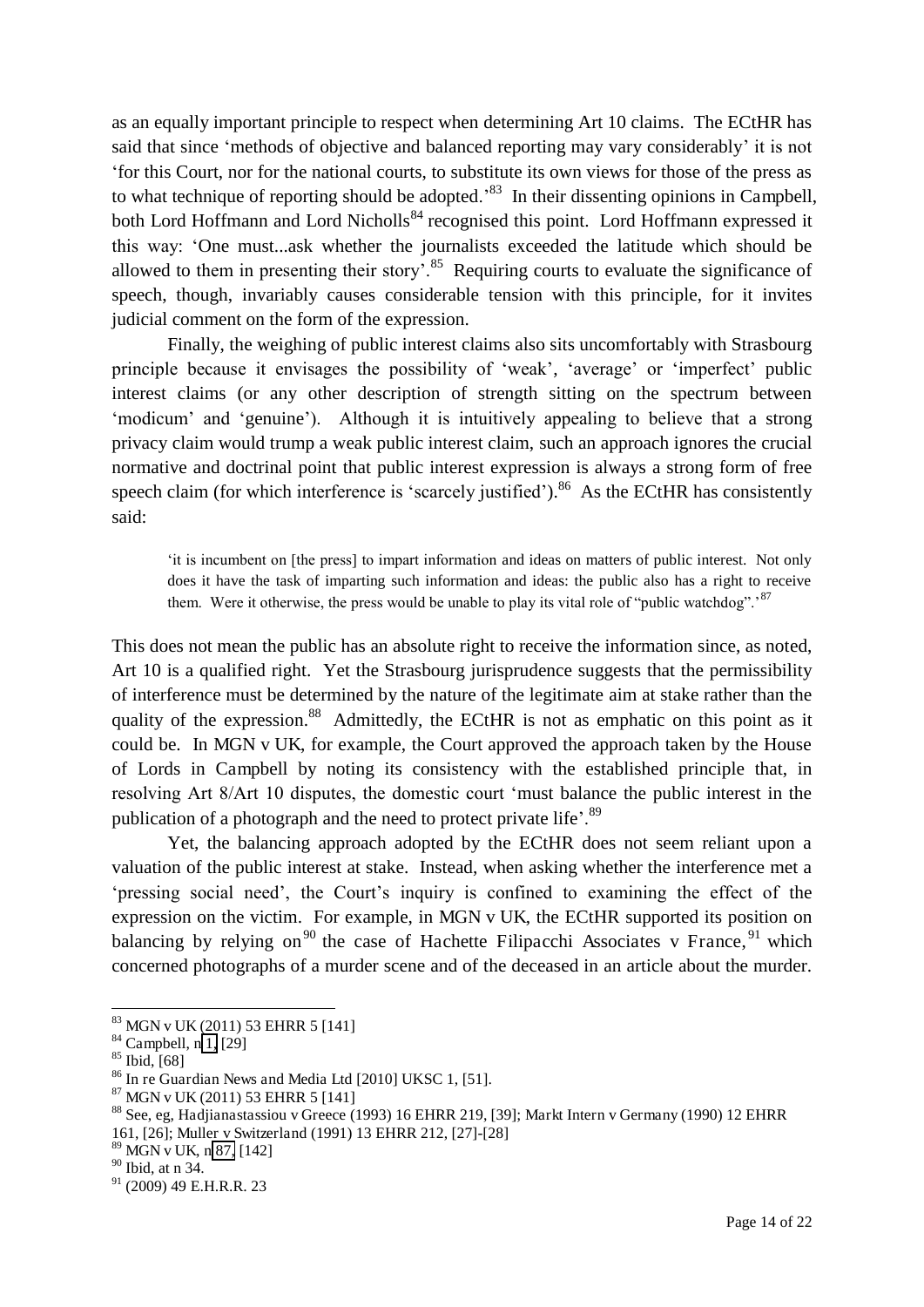The family of the victim complained successfully, in their domestic court, of a breach of Art 8. In finding that no violation of Art 10 had occurred, the ECtHR made no attempt to evaluate the significance of the photograph in public interest terms. Instead, having noted it was public interest expression, it concluded that it 'intensified' the trauma and grief suffered by the family to such a degree that the interference with Art 10 was justified.<sup>92</sup> This approach is evident in other ECtHR cases. For example, in Krone Verlags v Austria,  $93$  a case about comparative advertising, the ECtHR resolved the case without determining the extent of the public interest at stake; instead, it determined that there was a public interest at stake and no convincing reason was established by the domestic court to interfere with it. In other words, it was the effect of expression on the claimant that the Court was most interested in.

For these reasons, it would be a mistake for judges to determine the weight of the public interest expression by assigning some value to it. Inevitably, such judgments would be paternalistic, idiosyncratic and unprincipled. Yet public interest expression should not enjoy absolute protection. In the final section, it will be argued that the overriding principle to determine its limits should be based on the specific effects of the speech upon the claimant, as intimated by the Strasbourg jurisprudence.

#### 4. ACHIEVING GREATER PROPORTIONALITY IN MOPI CLAIMS

As noted above, following Murray, the courts may make some fine distinctions about the extent of privacy invasion. It is clear that, to pass the threshold test, the claimant must establish that their Art 8 interests are actually, not prospectively, affected, and sufficiently seriously, as both  $Terry<sup>94</sup>$  and YXB show. YXB is particularly illustrative of how strictly this principle is applied. Here, the claimant, following a newspaper report, wished to conceal his identity as the unnamed premier league footballer who had engaged in adulterous sexual conduct after his club's Christmas party. Indeed, the court added a few extra details, which had not appeared in the newspaper report:

'In the early hours of 16 December 2014, during a party … the defendant performed oral sex on the claimant. They have never met again, but a month later the claimant initiated an exchange of messages between the two, via their mobile phones, in the course of which he wrote to her, and she to him, about having sex together. The claimant sent the defendant explicit images, including photographs of his erect penis, and video of himself masturbating. She also sent him images, but nothing so intimate.<sup>95</sup>

Yet the claimant failed to provide evidence of the effect that identification would have, which Mr Justice Warby was particularly critical of:

'The claimant's own attitude to the privacy rights relied on is a relevant, and important, factor. When applying an intense focus to the specific rights at issue in the individual case, the court can hardly be expected to attach great weight to the privacy rights asserted on the claimant's behalf if he fails, without justification, to give any evidence himself. The most remarkable feature of this case is the

<sup>&</sup>lt;sup>92</sup> Ibid, [49]

<sup>93 (2006) 42</sup> EHRR 28

 $94$  Terry, [n 28](#page-6-2)

 $95$  YXB, n [25,](#page-5-0) [1]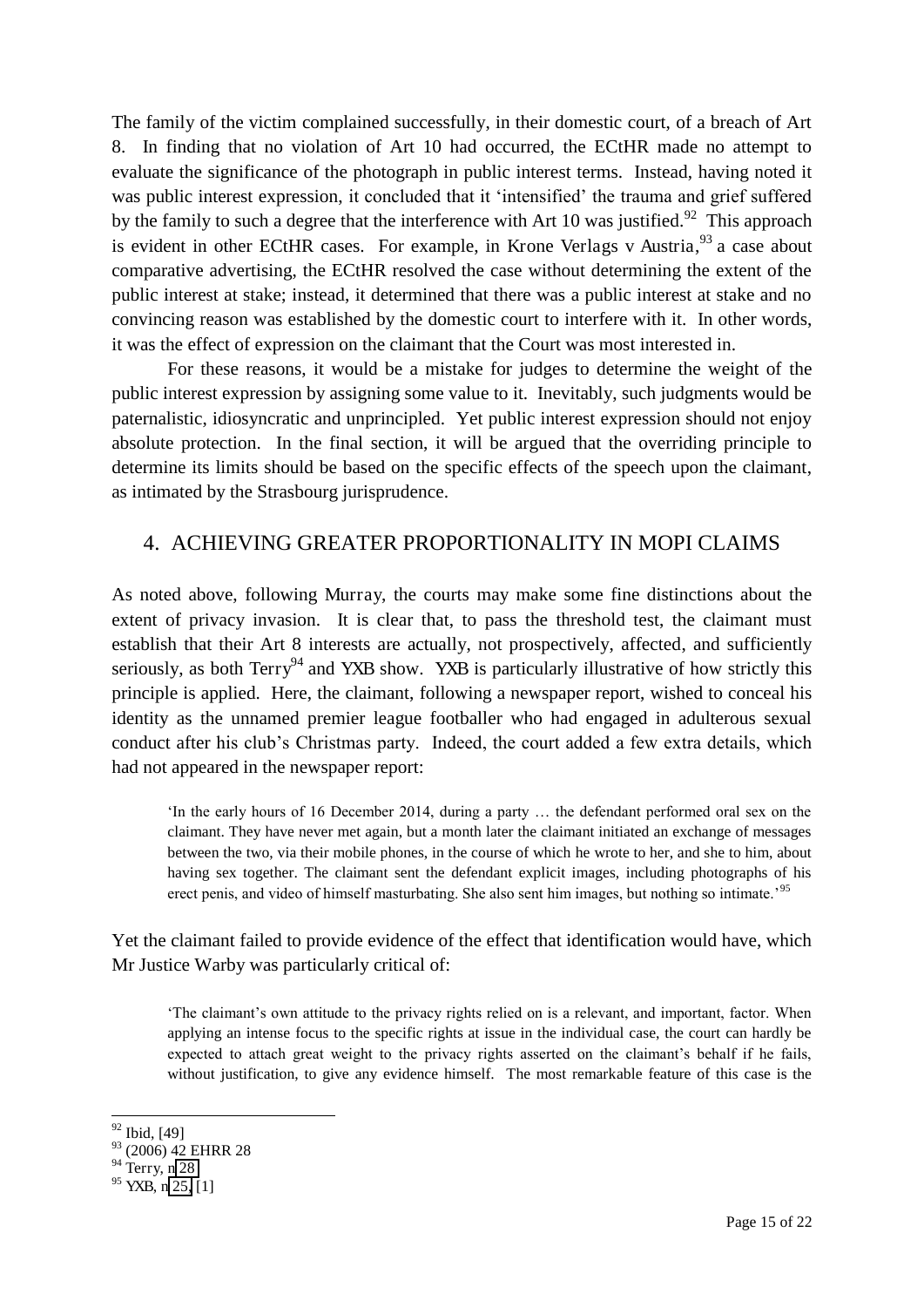complete absence of any evidence from the claimant… What has been said by [counsel] on instructions suggests that the concern is embarrassment, and mainly directed at the images, which are to be protected anyway. This lends support to [opposing counsel's] submission that the claimant has not shown any great concern about privacy for his sexual conduct.<sup>96</sup>

This is an apparent departure from Campbell. Here, the House of Lords examined the quality of the privacy invasion and concluded that it was of a type which, viewed objectively, interfered with privacy interests. It was less concerned with examining the actual effect. For example, Baroness Hale said

<span id="page-16-0"></span>'The trial judge... could tell whether the impact of the story on her was serious or trivial. The fact that the story had been published at all was bound to cause distress and possibly interfere with her progress. But he was best placed to judge whether the additional information and the photographs had added significantly both to the distress and the potential harm. He accepted her evidence that it had done so.'<sup>97</sup>

The use of inference here illustrates the court's more relaxed attitude toward the actual effect. There was no great scrutiny of that evidence in the balancing process. Instead, it was accepted that the information was capable of having a deleterious effect.

YXB may also be contrasted with Weller v Associated Newspapers Ltd,  $98$  which concerned the publication of photographs of Paul Weller, his 16-year-old daughter and infant twins shopping in Los Angeles. The photographs revealed nothing embarrassing or controversial. The court, however, was satisfied that since publication had caused shock, anger and embarrassment the action for misuse of private information was made out. In short, then, in these two cases the privacy claim failed in one because extreme information had a dismissible effect on the claimant and succeeded in the other because dismissible information had an extreme effect.

YXB may be further contrasted with EF v  $AB$ ,  $99$  which concerned similar facts (and, coincidently, was handed down on the same day) but decided by the employment appeal tribunal. Unlike in YXB, the interim relief application succeeded. In both, the parties involved had engaged in adulterous but lawful sexual activity and had exchanged intimate images. Although the differing outcomes might be justified (or criticised) on a number of grounds, the evidence of the potential effect that publication would have on the claimants varied significantly. In EF the distressing effect of privacy-invasion on EF, his wife and his child influenced the outcome strongly.<sup>100</sup> This sort of subjective approach has doctrinal authority. As Lord Hope said in Campbell, 'the mind that has to be examined is that, not of the reader in general, but of the person who is affected by the publicity'.<sup>101</sup>

If, as seems increasingly clear, MOPI is concerned to protect privacy based not on an objective assessment of the nature of the information disclosed but upon the effect of

<sup>&</sup>lt;sup>96</sup> Ibid, [61, iii, c]

 $97$  Campbell, n [1,](#page-0-0) [158], emphasis added

<sup>&</sup>lt;sup>98</sup> [2014] EWHC 1163 (QB)

<sup>99</sup> UKEAT/0525/13/DM

 $100$  Ibid., at, eg, [65] and [84]

 $101$  Campbell, [n 1,](#page-0-0) [99]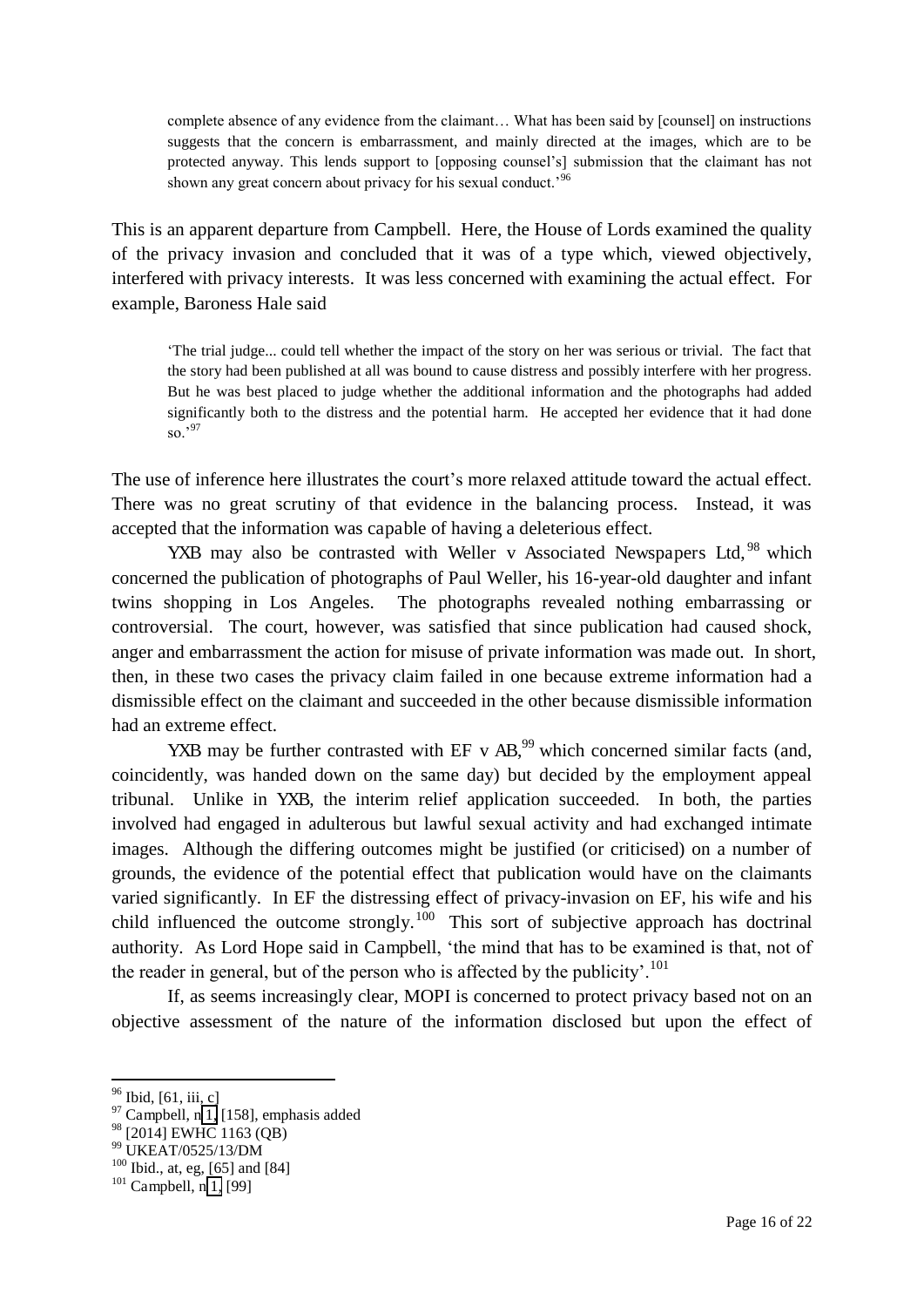disclosure on the claimant<sup>102</sup> then the limits of public interest expression must lie where this effect would be so unbearable that the court feels compelled to protect the claimant. This approach is consistent with the judicial treatment of other free speech claims, particularly where governed by statute. For example, in contempt of court cases, the court focuses upon the effect upon the administration of justice (including open justice) that the expression would have.<sup>103</sup> In claims under the Protection from Harassment Act 1997, the court must decide, under s 7, whether the effect of the speech would be alarming or distressing.  $104$ Similarly, the Obscene Publications Act 1964 requires the court to decide, under s 1(2), whether the publication would 'deprave and corrupt' the audience.<sup>105</sup> There is, therefore, considerable judicial experience of determining the outcome of free speech claims based upon the effect of expression without resorting to speculation about its inherent worth.

Further, this sort of approach is entirely consistent with established liberal principle. John Stuart Mill, for example, claimed social pressure to conform loses its legitimacy where it amounts to coercion.<sup>106</sup> In Mill's sense, this means 'compulsion and control' and includes 'the moral coercion of public opinion'.<sup>107</sup> It is the point where forceful argument is exceeded. Society is always justified in seeking to persuade an individual to change their lifestyle but cannot force change unless harm would otherwise occur. Solove, endorsing Mill's argument, notes that 'privacy is a recognition that in certain circumstances, it is in society's best interest to curtail the power of its norms'.<sup>108</sup> Coercion in this context does not only mean the use of unauthorised physical force or legal compulsion. It can also extend to the use of authority to compel an individual to comply. As Tugendhat J commented in Terry, newspapers remain a source of authority by which public opinion is formed.<sup>109</sup> And evidence given to the Leveson enquiry plainly attests to the dreadful effect that unwanted press scrutiny can have. Moreover, Leveson refers to the large body of evidence that reveals those who complain about press treatment are often made an example of through further privacy-invasion: 'it is legitimate to conclude that the aim was to 'pay back' or 'punish' for the disagreement by causing distress, embarrassment or discomfort'.<sup>110</sup>

 In distinguishing coercion from persuasion, a court should have regard to the form of expression as well as its effect. It should be satisfied that the expression exceeded persuasive debate. Interference with public interest expression on such grounds seems to be anticipated by the ECtHR in the hints it has given about the limits of the right. For example, the Court has found interferences with public interest expression to be unjustified because the speech was 'not excessive'<sup>111</sup> or did not 'constitute a gratuitous personal attack'.<sup>112</sup> Similarly, as

<sup>&</sup>lt;sup>102</sup> See also Rocknroll v News Group Newspapers Ltd [2013] EWHC 24 (Ch), [39]; and in a different context, Z v News Group Newspapers Ltd [2013] EWHC 1150 (Fam), [59] and [77]; In Re E [2014] EWHC 7, [53]

<sup>103</sup> See, eg, Attorney General v Random House [2009] EWHC 1727 (QB)

<sup>&</sup>lt;sup>104</sup> See, eg, Thomas v News Group Newspapers Ltd [2002] EMLR 4

<sup>105</sup> See, eg, DPP v Whyte [1972] AC 849

<sup>&</sup>lt;sup>106</sup> John Stuart Mill, On Liberty in Collected Works of John Stuart Mill, Vol XVIII, John M Robson, ed., (University of Toronto Press, 1977), 213

 $107$  Ibid, 225

<sup>108</sup> Solove, [n 41,](#page-7-0) 95

<sup>109</sup> Terry, n [28,](#page-6-2) 104

 $110$  N [46,](#page-8-0) 482, [2.42]

<sup>111</sup> Standard Verlags GmbH v Austria (2008) 47 EHRR 58, [55]

<sup>&</sup>lt;sup>112</sup> Unabhangige Initiative Informationsvielfalt v Austria (2003) 37 EHRR 33, [43]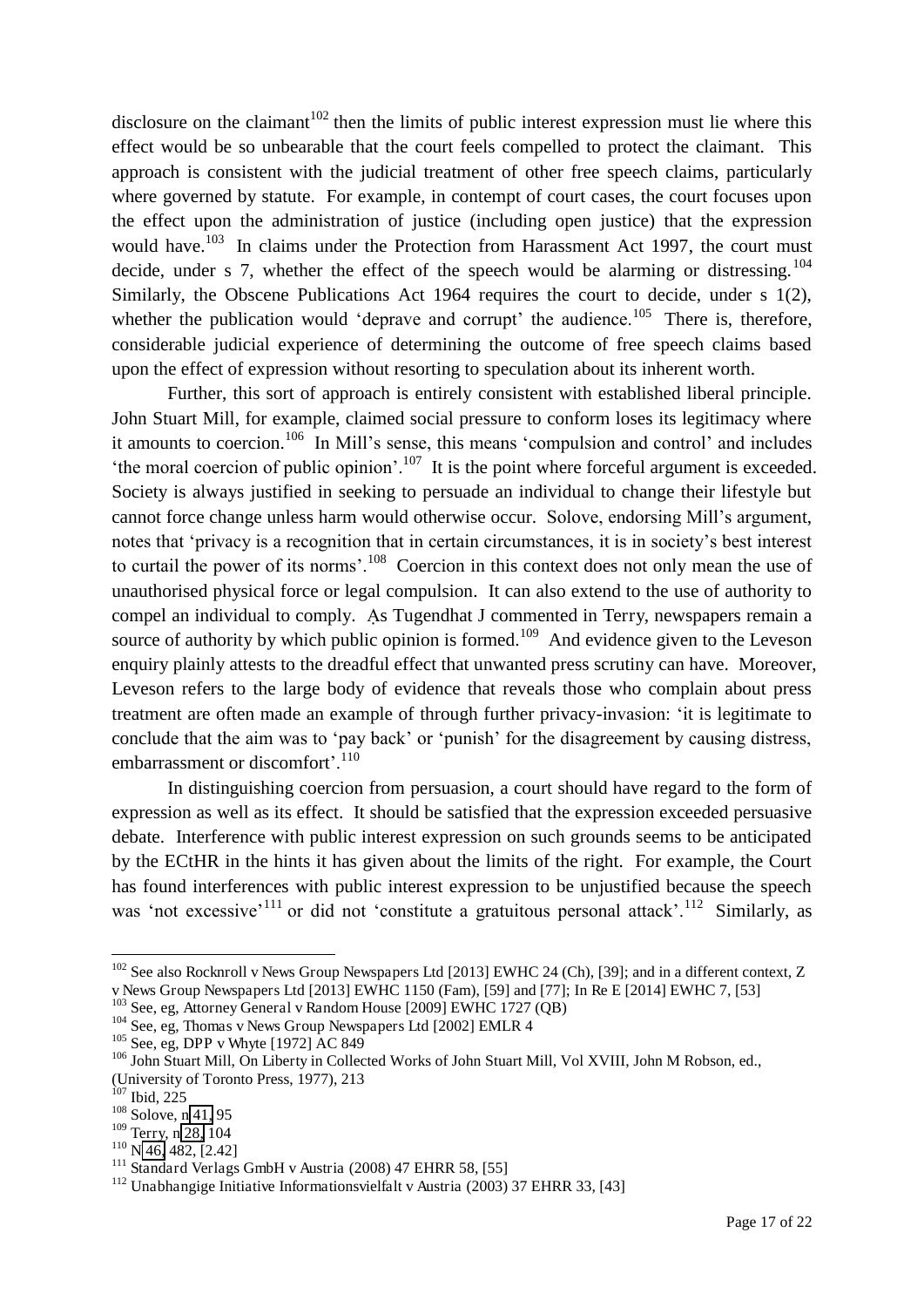noted above, Art 10 permits 'a degree of exaggeration or even provocation'.<sup>113</sup> In a recent case, the court said 'while some of the remarks … portrayed the institution embodied by the King in a very negative light, with a hostile connotation, they did not advocate the use of violence, nor did they amount to hate speech, which in the Court's view is the essential element to be taken into account.<sup>'114</sup> These comments show it is the effect rather than significance of the expression that determines the limits of protection.

Applying this sort of approach to MOPI, the domestic court must be satisfied that the public interest expression exceeded robust criticism and that the claimant was severely affected by it. This would require a relatively high threshold if the strong protection for public interest expression is to be preserved. This might be evidenced by an effective withdrawal from society or the modification of behaviour simply to bring the unwanted scrutiny to an end. In both instances it may be concluded the individual is no longer autonomous because they have been deprived of genuine choice on how to act.<sup>115</sup> In other words, the individual did not change their ways because they were persuaded by what the press said (because, say, they accepted what they did was wrong and were repentant) but because submission brought the unwanted press attention to an end. This might be the case where press attention is particularly invasive in the detail revealed, or in its intensity (say, where press reporting continues over a prolonged period). This sort of thinking is evident in Mosley where Eady J remarks

'Everyone is naturally entitled to espouse moral or religious beliefs to the effect that certain types of sexual behaviour are wrong or demeaning to those participating. That does not mean that they are entitled to hound those who practise them or to detract from their right to live life as they choose.<sup>'116</sup>

In some cases there may be an element of harassment (and overlap with harassment claims) as in Othman v The English National Resistance<sup>117</sup> where the court heard evidence that near constant demonstrations outside Abu Qatada's house left his wife and children in fear of their lives. This was also the case in Green Corns Ltd v Claverley Group Ltd<sup>118</sup> where local fury about the provision of care homes for troubled teenagers resulted in angry scenes, criminal damage and terrified residents transferred to other facilities by the police. Although in both cases the court decided that there was no public interest expression at stake (though this seems debatable), even if it had, the coercive effect of publication ought to have been sufficient to negate the free speech claim. The same principle could be applied to the Mosley case: even if the information had revealed a public interest matter, publication had a traumatic effect on Max Mosley. As Eady J noted, '[h]e is hardly exaggerating when he says that his life was ruined'.<sup>119</sup> The effect of publication may be even more profound where the press victim has no experience of press attention. In some cases, this can have tragic consequences, as with trans primary school teacher Lucy Meadows who suffered miserably

<sup>113</sup> Prager and Oberschlick v Austria (1996) 21 EHRR 1, [38]

 $114$  Mondragon v Spain (2015) 60 EHRR 7, [54]

<sup>&</sup>lt;sup>115</sup> See John Gray, Mill on Liberty: a Defence, (Routledge,  $2^{nd}$  edn., 1996), 73-86

 $116$  Mosley, [n 8,](#page-2-1) [127]

<sup>&</sup>lt;sup>117</sup> [2013] EWHC 1421 (QB)

<sup>118</sup> [2005] EWHC 958 (QB)

<sup>119</sup> Mosley, [n 8,](#page-2-1) [236]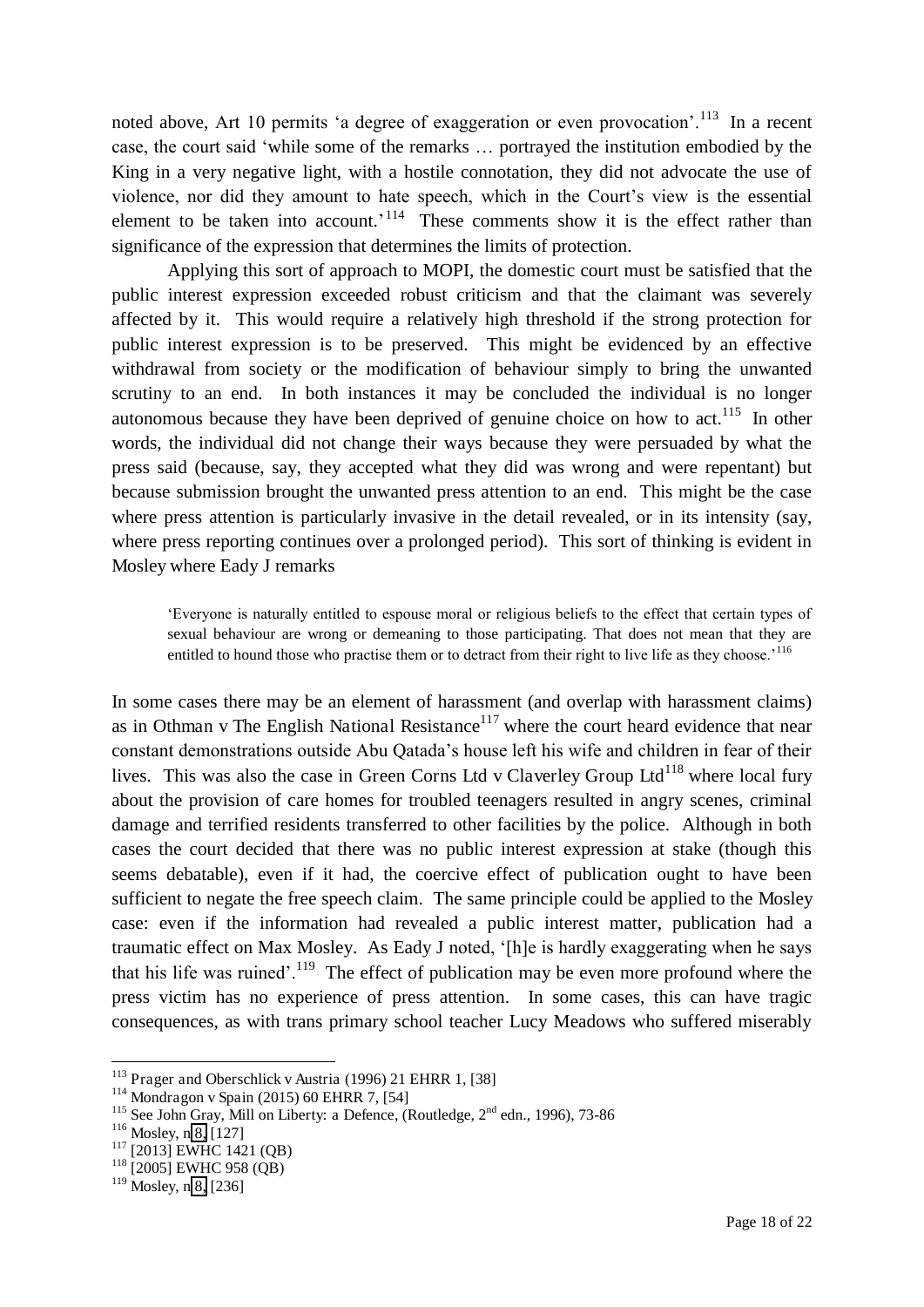from unwanted press attention about her transition.<sup>120</sup> Three months later she committed suicide.

To be sure, what is being proposed here is that, to succeed with a MOPI claim where public interest expression arises, the court must be satisfied that the intense public scrutiny caused severe harm to the claimant, such as conforming only to end unwanted scrutiny, or caused him/her to withdraw from society, or otherwise impacted severely on his/her mental health. This behaviour may result from the frequency of privacy-invasion or the severity of it. This approach is consistent with the Re S elucidation. It is a justification that legitimises interference with public interest expression at stage three of the Re S test. To develop the law more explicitly in this way offers a meaningful method of strengthening privacy protection, albeit it would be a weaker version of the Campbell promise. It would not restore the presumptive parity of Art 8 and Art 10 entirely but would afford a means of tempering the supremacy of public interest expression. It would also ensure that public interest expression is only 'scarcely' interfered with.

Admittedly, there might be occasions where even coercive public interest expression ought to be protected despite the interference with privacy rights. This possibility is also anticipated by liberal principle. For example, Mill argues that an individual should be unmolested by state or general society where their behaviour harms no one but themselves (self-regarding behaviour) but may be interfered with where it harms others (other-regarding behaviour). Thus, the invasion of privacy to expose behaviour harmful to society might be justified even though coercive in nature. Harm, though, should be given a high threshold. Since Mill's chief concern is that individuality should not be undermined by a moralising and 'tyrannical' majority, the fact that other people disagree with particular behaviour does not make it wrong nor justify interference with it. As Lord Denning has previously said, extrajudicially, 'What matters in England is that each man should be free to develop his own personality to the full: and the only duties which should restrict this freedom are those are necessary to enable everyone else to do the same'.<sup>121</sup> The coercive force of newspapers, therefore, is not justified if 'a person's conduct affects the interests of no persons besides himself, or needs not affect them unless they like it... In all such cases, there should be perfect freedom, legal and social, to do the action and stand the consequences'.<sup>122</sup> This seems particularly apposite for the role model analysis. Members of society might choose role models but no one is forced to. So, for example, in the typical claim where a disappointed public learns their beloved role model is a philanderer, and not the wholesome character they believed, it could not be said this level of harm had been reached if the public could shun the claimant and take their business, devotion, etc, elsewhere. Similarly, individuals are not harmed simply because they believe the actor's behaviour to be 'foolish, perverse or wrong'.<sup>123</sup> As Ten has said of Mill's position, this means that morality-dependent distress suffered from knowing of a person's immorality does not constitute harm sufficient to justify

<sup>120</sup> See discussion in Paul Wragg, 'Leveson and Disproportionate Public Interest Reporting' (2013) 5(2) JML 241, 247-248

 $121$  Sir Alfred Denning, Freedom under the Law, (Stevens & Sons Ltd, 1949), 4-5

 $122$  Mill, n [106,](#page-16-0) 276 (emphasis added)

 $123$  Ibid., 226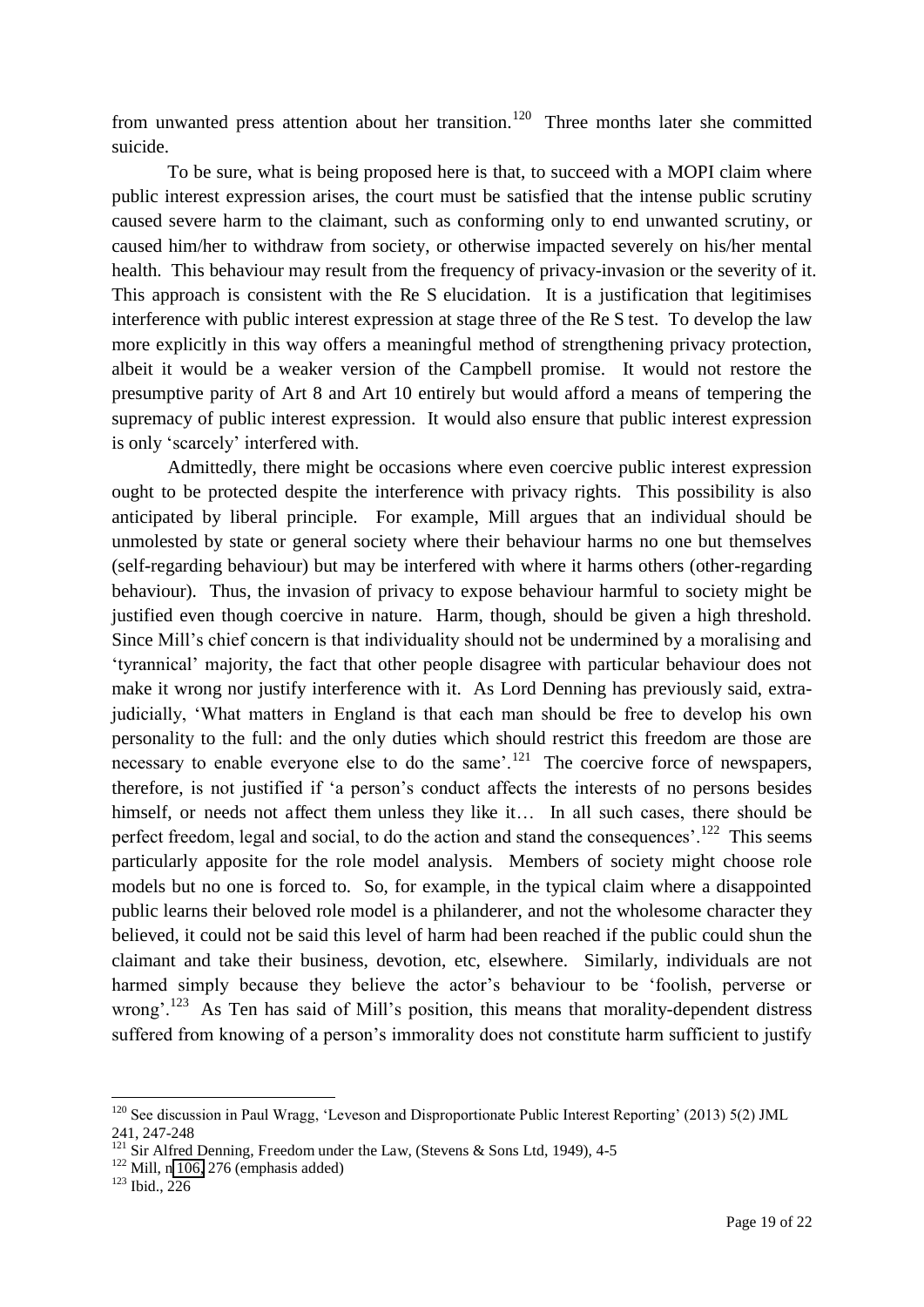coercion.<sup>124</sup> Translated to MOPI, this means that although there may be a right to criticise others for behaviour that a newspaper (or wider society) thinks wrong or morally repugnant, there is no right to force a person to change their ways.

The harm, therefore, must be explicable in terms extending beyond moralitydependent distress or harm to interests over which the public has no control. It is justified, for example, where the police publish images asking the public to identify a person committing a public order offence.<sup>125</sup> The recent shaming of Lord Sewel, including claims he used his Parliamentary allowance to buy cocaine and prostitutes, which led to his resignation as deputy speaker of the House of Lords, may also be an example where such coercion is justified despite the gross interference with privacy.<sup>126</sup> Whether this level of harm is realisable where the claimant engages in immoral rather than illegal behaviour is doubtful. Certainly, there seems no obvious justification that would explain why a newspaper should be able to force an individual into submission where the law is not being broken. Given that coercion is the ultimate interference with individual autonomy, the courts are entitled to scrutinise closely the justification offered by the press for doing so. Laing J seemed to recognise this in AMC where she noted, caustically, of the claimant's alleged adultery: '…I do express a suitably diffident doubt whether this conduct was socially harmful. It caused private pain; but no-one was corrupted or co-erced. The conduct had no ramifications beyond [that]. It did not affect society in any way'.<sup>127</sup>

One factor that might be relevant is whether the coercion was a direct or indirect consequence of the expression. For example, if a newspaper exercises its campaigning role in order to agitate legal reform, the claimant may be constantly discussed as a vivid example of why change should happen. Something of this nature occurred recently with the heated debate over the rehabilitation of rapist professional footballers following Ched Evans's release from prison. The popular response has made it near impossible for him to return to the game. Similarly, there has been much debate about tax avoidance schemes involving well-known companies and celebrities. Comedian Jimmy Carr became a major discussion point when his involvement in such a scheme was revealed. Amid intense press coverage, and despite the scheme being entirely legal, he publicly apologised for a 'terrible error of judgment' and was said to have exited the scheme shortly afterwards.<sup>128</sup> In January 2015, the Mirror reported that he had paid £500,000 in taxes and hailed him as a 'reformed tax avoider' who was now paying his 'full share'.<sup>129</sup>

In situations like this, the court is capable of asking the defendant why it was necessary to hound a particular individual, especially if their behaviour was immoral rather than illegal. It would not be an unjustified interference with editorial autonomy to require a newspaper to demonstrate that no less intrusive measures were available. For example, if the newspapers sought ultimately to reform the law then this may be done without coercing

<sup>&</sup>lt;sup>124</sup> C.L Ten, 'Mill's Defence of Liberty' in J.S. Mill On Liberty in Focus, John Gray and G. W. Smith, eds., (Routledge, 1991), 212-238

<sup>&</sup>lt;sup>125</sup> Re JR38, n [20](#page-4-1)

<sup>&</sup>lt;sup>126</sup> Of which pictures of him topless and wearing a bra seemed particularly extreme. See The Sun on Sunday, 26 July 2015

 $127$  AMC, n [27,](#page-6-0) [27]

<sup>&</sup>lt;sup>128</sup> The Guardian, 21 June 2012

<sup>&</sup>lt;sup>129</sup> The Mirror, 31 January 2015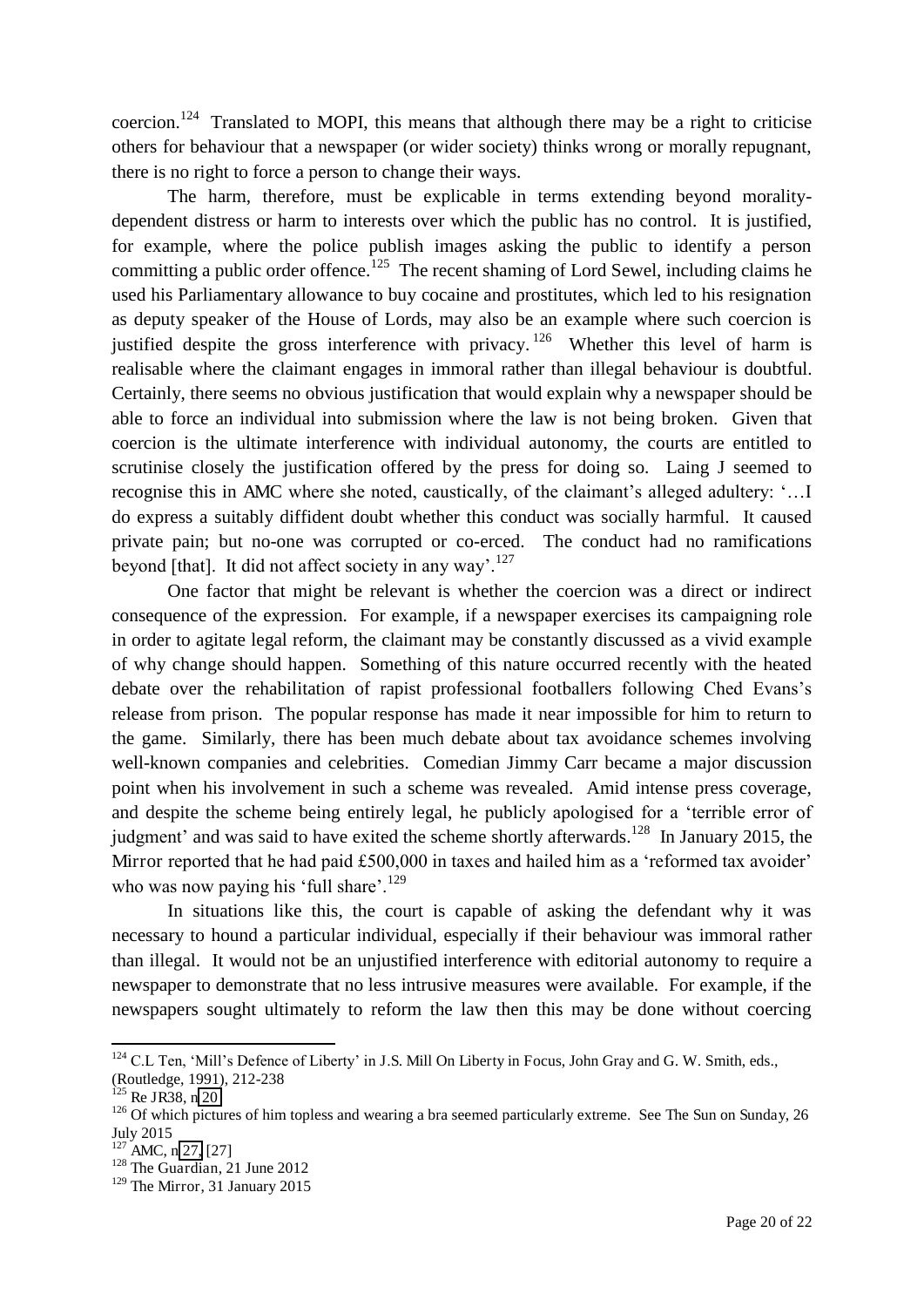particular individuals. Coercion of this sort is comparable to the use of subterfuge or covert surveillance. The Editors' Code of Conduct states, in clause 10, that such behaviour 'can generally be justified only in the public interest and then only when the material cannot be obtained by other means'. The Press Complaints Commission has previously upheld complaints where the press could offer no such persuasive reasons even though there was a public interest at stake in the information disclosed.<sup>130</sup>

 This revised approach to MOPI claims would utilise a different sort of balancing to that of weighing the respective claims by assigning some hypothetical value to them. Instead, it would allow judges to hold that although public interest expression is important to protect, it cannot be (and should not be) protected absolutely. The balance is achieved, therefore, by denying protection where the effect of the expression is so severe as to cause the claimant to become a pariah – unless the press is justified in doing so. Despite falling readership, newspapers continue to hold great authority. Condemnation by them can ruin lives. It is appropriate in those circumstances that the courts have the power to intervene and offer meaningful protection to victims, especially where they have engaged in immoral rather than illegal behaviour. This approach should appeal to the judiciary. It does not compromise the principle that public interest expression is the highest form of expression deserving of strong protection. Instead, it focuses them on a task more suited to their expertise: it requires them to determine the extent of interference with privacy based upon evidence, both of impact on the claimant and the degree to which this effect could have been anticipated by the defendants.

#### 5. CONCLUSION

In the privacy/free speech dichotomy, public interest expression is supreme. Campbell's great promise has not been realised because the MOPI case law lacks an overriding principle to limit, effectively, the protection afforded to it. Redressing this balance, though, should not rely upon paternalistic judgments about its meaning or extent. Instead, judges should interfere where its effect is particularly severe and, it is submitted, amounts to coercion. This is a high threshold to reach, as it should be if robust protection for public interest expression is to be preserved. Yet it cannot command absolute protection. There will be cases where interference based on effect amounts to an 'egg shell skull' rule, especially, it may be imagined, where ordinary members of the public are claimants. So be it. Journalists and editors are perfectly capable of anticipating such consequences prior to publication. They can, for example, identify whether their target has experience of unwanted press attention, in order to gauge their resilience. This principle should be subject only to circumstances where society's interests are harmed by the private behaviour, in a manner greater than moralitydependent distress or where members of society cannot protect their interests by transferring them somewhere else (such as finding a different role model, etc). This development would recast the Campbell framework into a four-part test in which the court should ask: first, is there a reasonable expectation of privacy at stake? Secondly, is there a public interest at

<sup>&</sup>lt;sup>130</sup> Liberal Democrat Party and The Independent, 10/05/2011. See also, Haldimann v Switzerland (21830/09), reported (2015) EHRLR 323